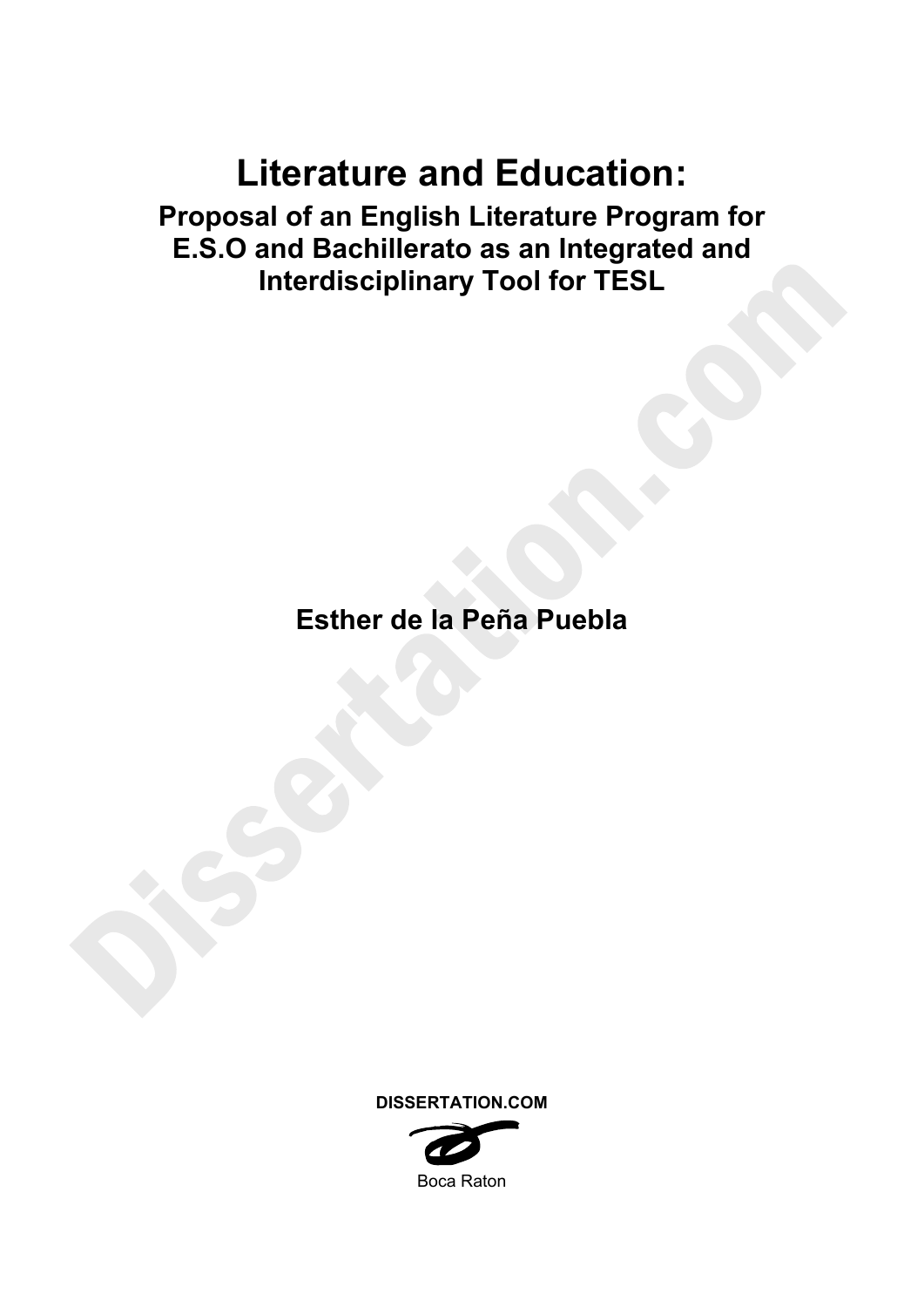# *Literature and Education: Proposal of an English Literature Program for E.S.O and Bachillerato as an Integrated and Interdisciplinary Tool for TESL*

Copyright © 2011 Esther de la Peña Puebla All rights reserved. No part of this book may be reproduced or transmitted in any form or by any means, electronic or mechanical, including photocopying, recording, or by any information storage and retrieval system, without written permission from the publisher.

> Dissertation.com Boca Raton, Florida USA • 2012

ISBN-10: 1-61233-783-X ISBN-13: 978-1-61233-783-8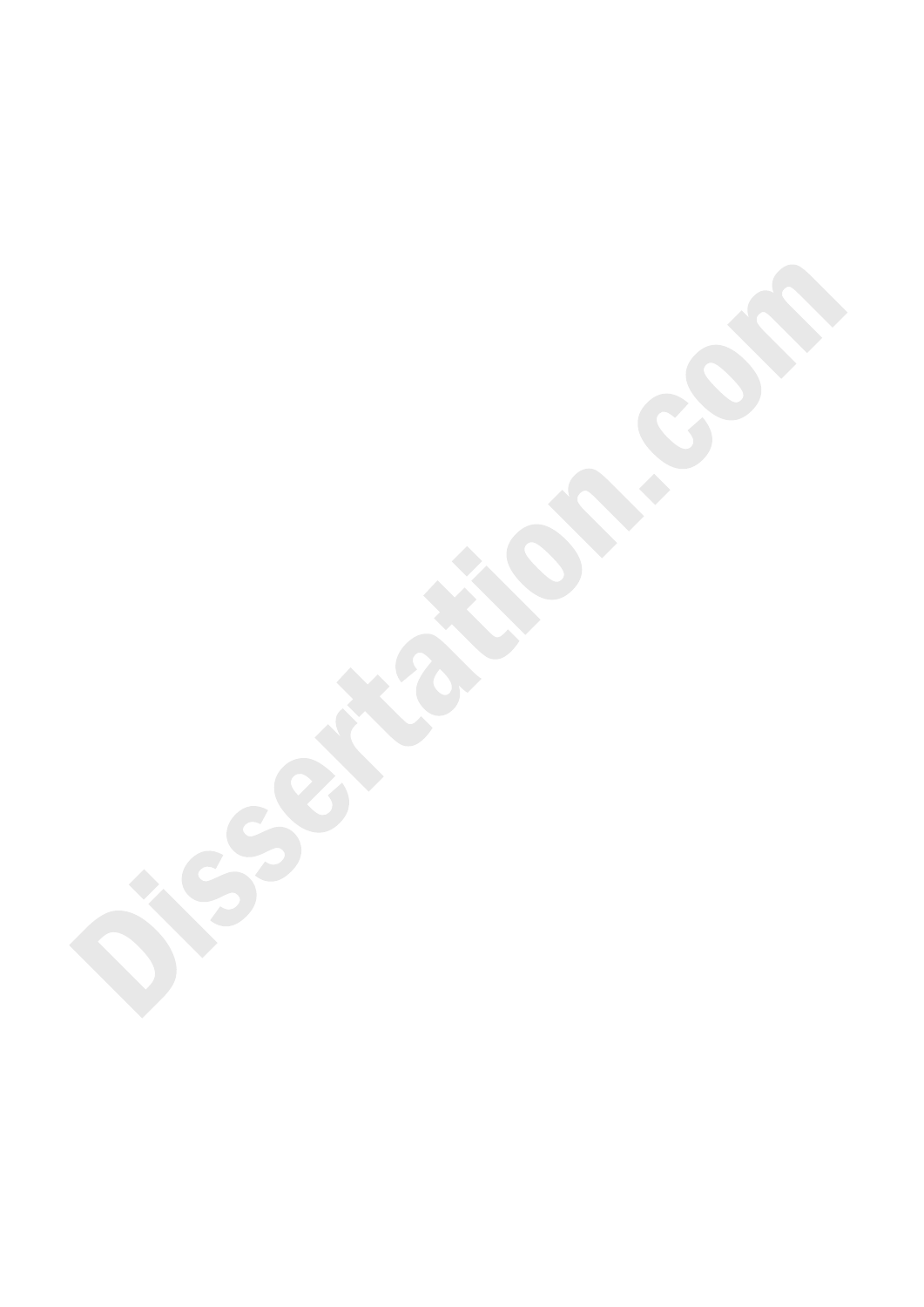# **CONTENTS**

# **Chapter I:**

| Introduction                                                            | 5  |
|-------------------------------------------------------------------------|----|
| State of the problem                                                    | 6  |
| Aim                                                                     | 6  |
| Significance of the Study                                               | 7  |
| <b>Chapter II: Historical Review of Language Teaching Methodology</b>   | 7  |
| 2.1 The Development of Methodology in Language Class<br>$\bullet$       | 7  |
| 2.2 The Classic Methods in Teaching a second language                   | 8  |
| 1. The Grammar Translation Method                                       | 9  |
| 2. The Direct Method                                                    | 9  |
| The Audio-Lingual Method<br>3.                                          | 10 |
| 4. New Methods in Contemporary Language Teaching                        | 10 |
| The Silent way<br>$\bullet$                                             | 11 |
| Suggestopedia                                                           | 11 |
| Community Language Learning                                             | 11 |
| <b>Total Physical Response</b>                                          | 11 |
| Communicative Language Teaching                                         | 11 |
| <b>Chapter III: The Challenge of Literature in Teaching Methodology</b> | 13 |
| • 3.1 Critical Perspectives on Reading                                  | 14 |
| • 3.2 Literature and Education                                          | 17 |
| • 3.3 Literature and Character Education                                | 21 |
| Why do Students Need Character Education?<br>1.                         | 22 |
| How can Literature Help Students Become Better Thinkers<br>2.           | 26 |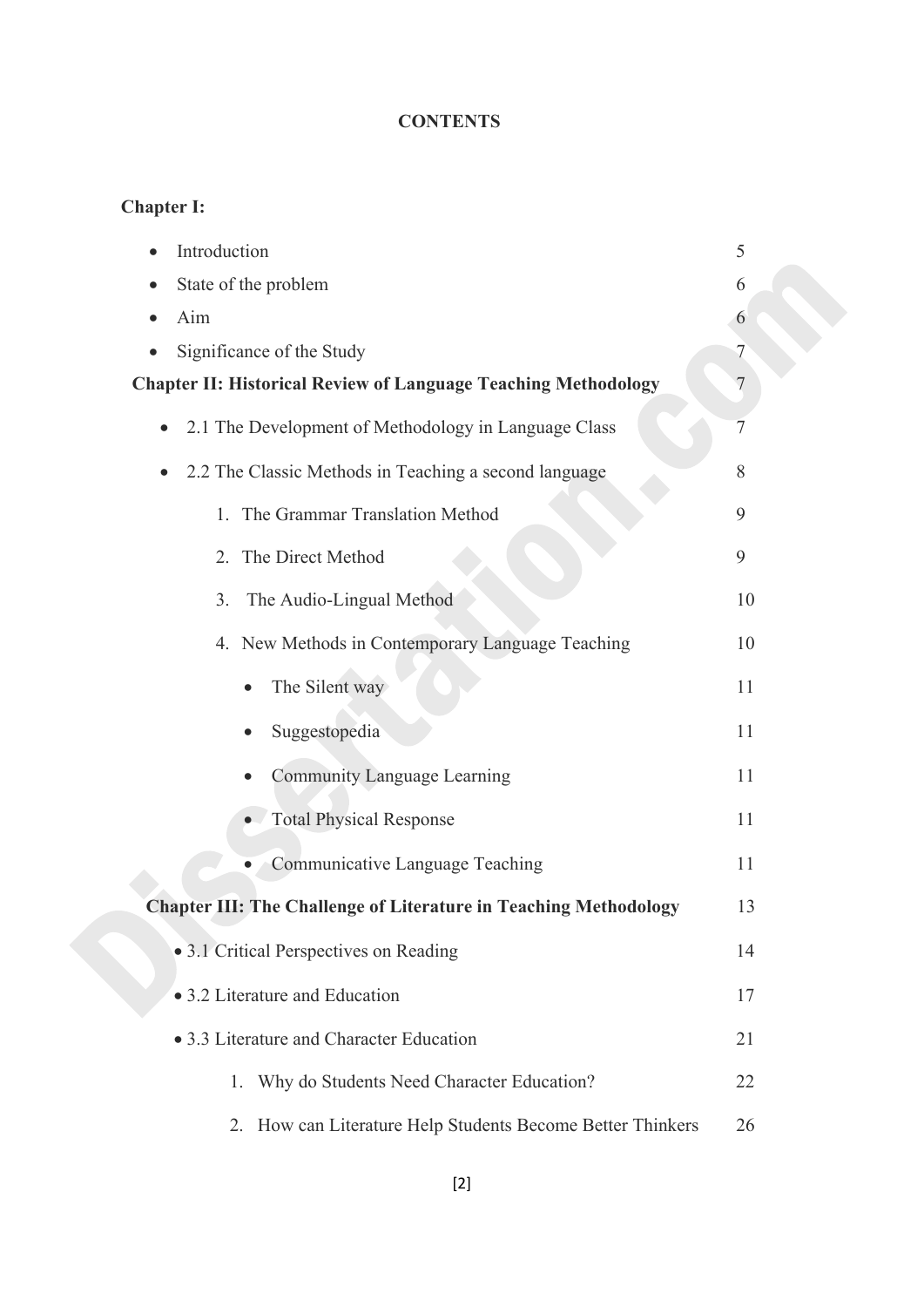| 3.4 Literature as an Integrated Tool in Language Teaching             | 28 |
|-----------------------------------------------------------------------|----|
| The Advantages of Using Literature in the Language Class<br>$\bullet$ | 29 |
| Literature and the Four Teaching Language Skills<br>$\bullet$         | 34 |
| 1. Literature and Reading                                             | 35 |
| 2. Literature and Writing                                             | 36 |
| 3. Literature and Listening/ Speaking                                 | 37 |
| <b>Chapter IV: English Literature Program</b>                         | 38 |
| • Proposal of an English Literature Program for E.S.O & Bachillerato  |    |
| as an Integrated and Interdisciplinary Tool for TESL                  | 38 |
| • Number the Stars by Lois Lowry -Study Guide                         | 41 |
| • Animal Farm by George Orwell -Study Guide                           | 55 |
| • To Kill a Mockingbird by Harper Lee -Study Guide                    | 62 |
| • Lord of the Flies by William Golding -Study Guide                   | 72 |
| • The Catcher in the Rye by J.D. Salinger -Study Guide                | 84 |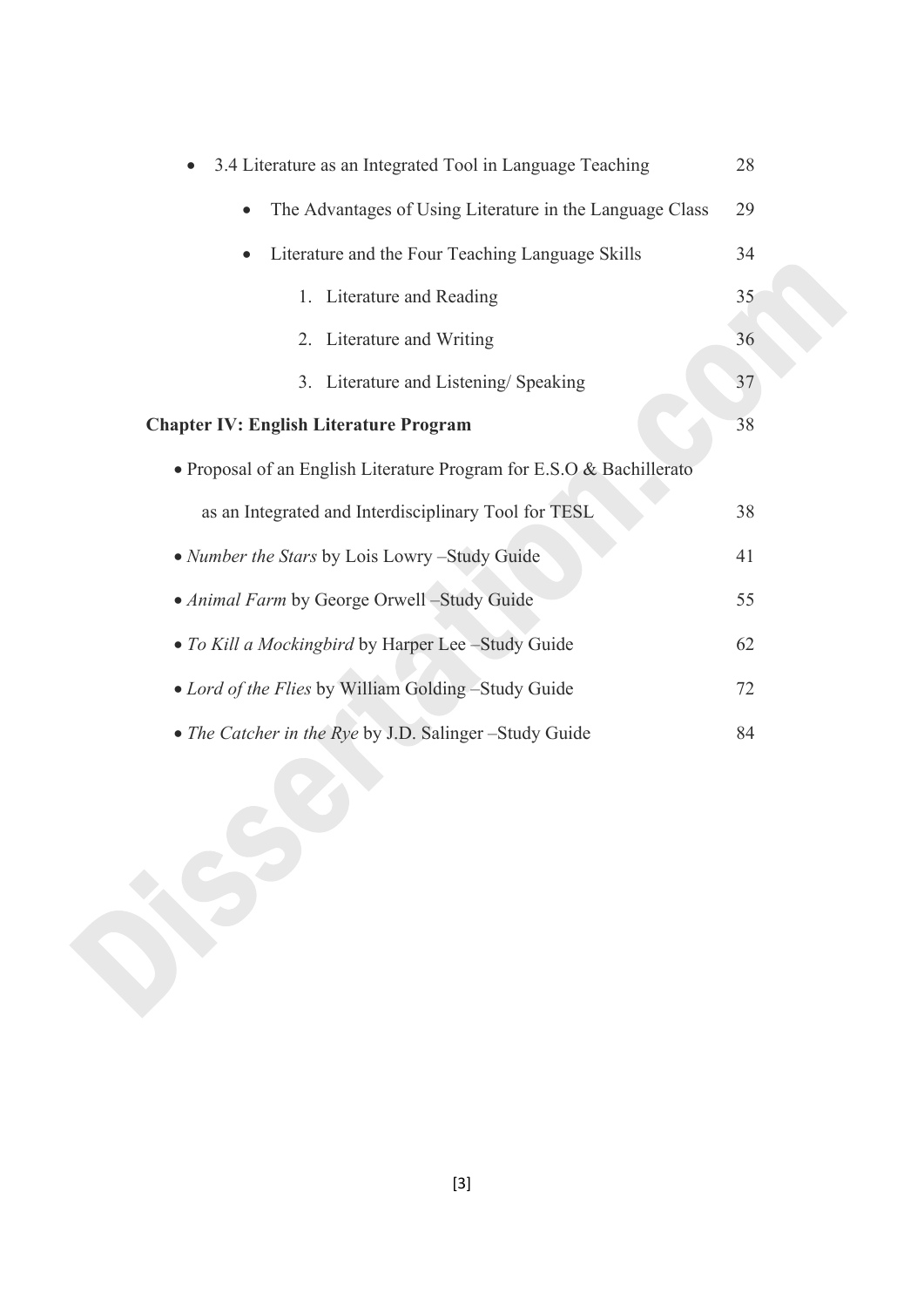# **Abstract**

 This paper seeks to analyze the role that literature has performed throughout the last years, the conflicts derived from the academic views, and how literature is an essential tool for the comprehensive study of a second language, as an integral part of the educational process. The Model suggested enhances the figure of the teacher and promotes the skills, knowledge and attitudes of the students within a multicultural environment.

**Key Words**: Literature, Education, Competence, Second Language Learning,

Interdisciplinary.

# **Resumen**

 Este trabajo persigue analizar el papel que ha jugado la literatura a lo largo de los años, los conflictos derivados de las diferentes perspectivas académicas, y cómo la literatura constituye una parte esencial e integral en el estudio y aprendizaje de una segunda lengua. El modelo propuesto pretende mejorar la figura del profesor, así como fomentar las habilidades, conocimiento y actitud de los alumnos dentro de un marco multicultural.

**Palabras clave**: Literatura, Educación, Competencias, Aprendizaje de una segunda Lengua, Interdisciplinaridad.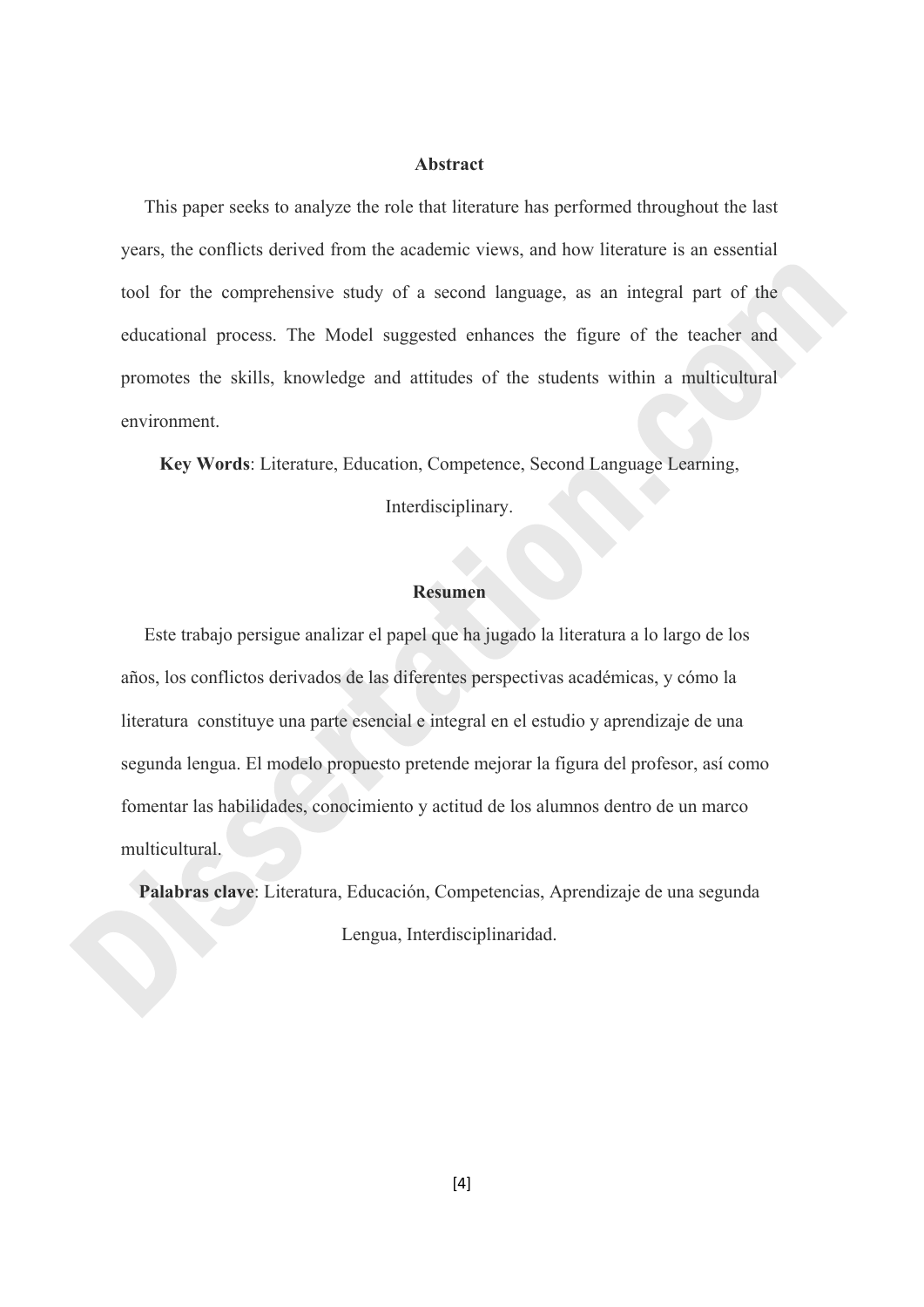# **Literature and Education: Proposal of an English Literature Program for E.S.O and Bachillerato as an Integrated and Interdisciplinary Tool for TESL.**

# **CHAPTER ONE**

#### **Introduction**

 For hundreds of years, the role of literature in the foreign language curriculum was unquestioned. It was believed that learners could only appreciate a language through the study of its highest form of expression. Literature was seen as the only way to get to know a nation´s culture and its people. Even though the literary language was often above the level of the learner, and the vocabulary load unbearable, classes persevered in their laborious word-by-word translation of entire books. (Richards and Rodgers, 2001:3).

 Times changed. The 1970s and 80s saw teachers striving to bring the outside world into their classrooms, and the clear call was for authentic material such as train timetables and newspapers extracts to help learners to cope with the real world. Literature was not so much ousted as put into a corner and forgotten. There was even some question as to whether literature could be considered authentic or not. The study of literature fell into the academic world where scholars started to debate the conflicts the reading of literature could arise in class.  $<sup>1</sup>$ </sup>

 Perhaps we have now achieved a more reasonable balance. Literature can be taught in an interesting, critical and eye-opening way. Later-level students are ready to read longer texts and whole books, and they appreciate passages with more substance and diversity than can be provided by a daily newspaper or magazine (Carter, 1996:54).

<sup>1</sup> For further discussion see: Gerald Graff´s *Literature Against Itself*, chapter one, University of Chicago Press, 1979.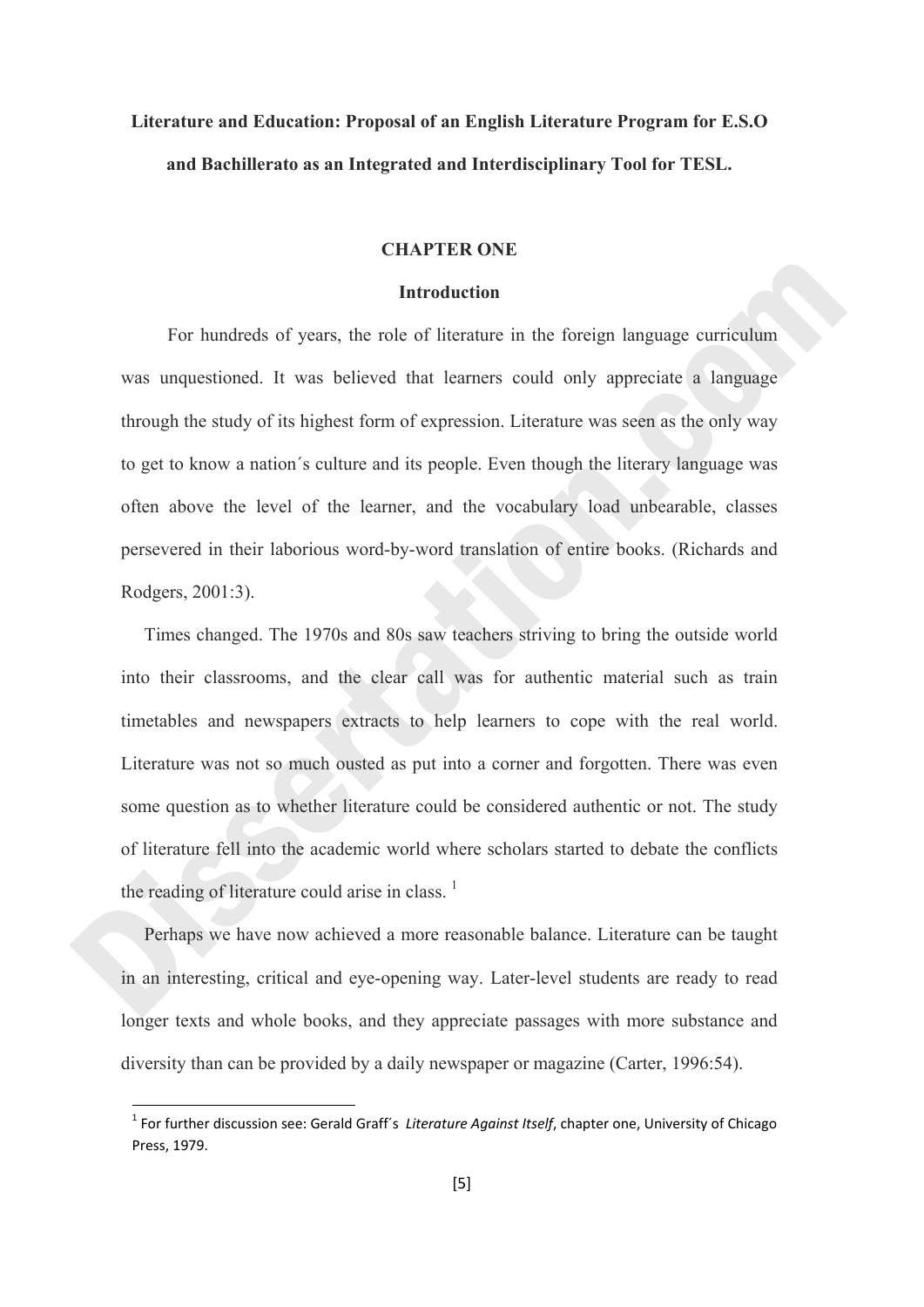This paper seeks to analyze the role that literature has performed throughout the last years, the conflicts derived from the academic views, and how literature is an essential tool for the comprehensive study of a second language, as an integral part of the educational process. The Model suggested enhances the figure of the teacher and promotes the skills, knowledge and attitudes of the students within a multicultural environment.

#### **1.1. State of the Problem**

The study of English as a second Language has often been ruled by a linguistic approach which usually neglects literary texts as a source of input for the students. The study of literature has hardly ever been considered as an integrated tool for a better comprehensive acknowledgement of the English language.

The lack of awareness of the methodological strategies to approach the vast resources literary texts can offer is another major problem to examine.

The resistance of students to read books as part of the learning process in their second language acquisition is also promoted by the fact that the traditional reading techniques employed in class disregard their active participation in the construction of a critical perspective.

# **1.2. Aim**

This study seeks to provide an all-inclusive methodological support to engage teachers and students in a communicative process that will foster the second language acquisition of students, and it will enhance the student´s competence in the four skills: reading, writing, speaking and listening. Moreover, the impact of critical debates and reasoning through reading and discussing will help students develop a solid character personality in their future lives. To conclude, the wide range of opportunities a good teaching of literary texts can offer in the syllabus of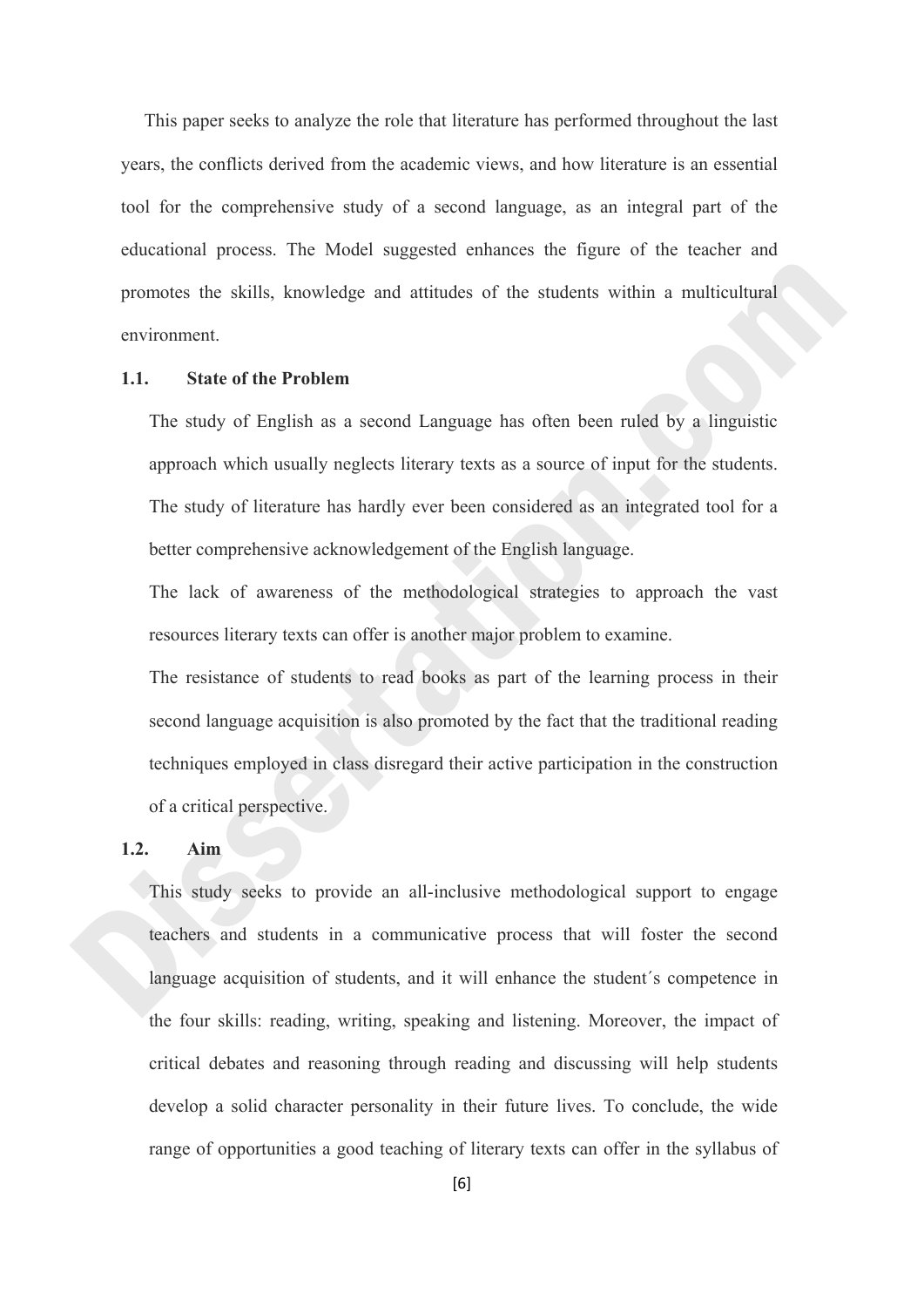any course is not to be underestimated by any discipline, much less in language learning (Carter, 1996:92).

# **1.3. Significance of the Study**

If one considers the new demands and expectations in the education of students nowadays, the result is that programs are designed to stimulate and develop interest in individual learning competence, reliability in problem solving, and respect for multiculturalism. However, the reality is that the processes through which students try to pursue those objectives are not always successful. The integration of literature within the syllabus of the course will not only facilitate the study of a new language, but it will also contribute to bring about new perspectives on education. The awareness of literary figures, the critical reading and interpretation of texts, the historical context, the research and creative writing about universal themes, all of those are activities of undeniable value for a comprehensive education.

#### **CHAPTER II**

#### **HISTORICAL REVIEW OF LANGUAGE TEACHING METHODOLOGY**

# **2.1 The Development of Methodology in Language Class.**

 The history of the methodology of language teaching over the last hundred years offers a great variety of methods which mostly respond to social, political and educational reasons. Thus, changes in methodology have occurred with a certain frequency (Howatt and Widdowson, 2004).

 The first language that was regularly studied as a dominant force in the Western countries was Latin. During the  $16<sup>th</sup>$  century English, French and Italian appeared as languages that would progressively displace Latin to the academic sphere, as a subject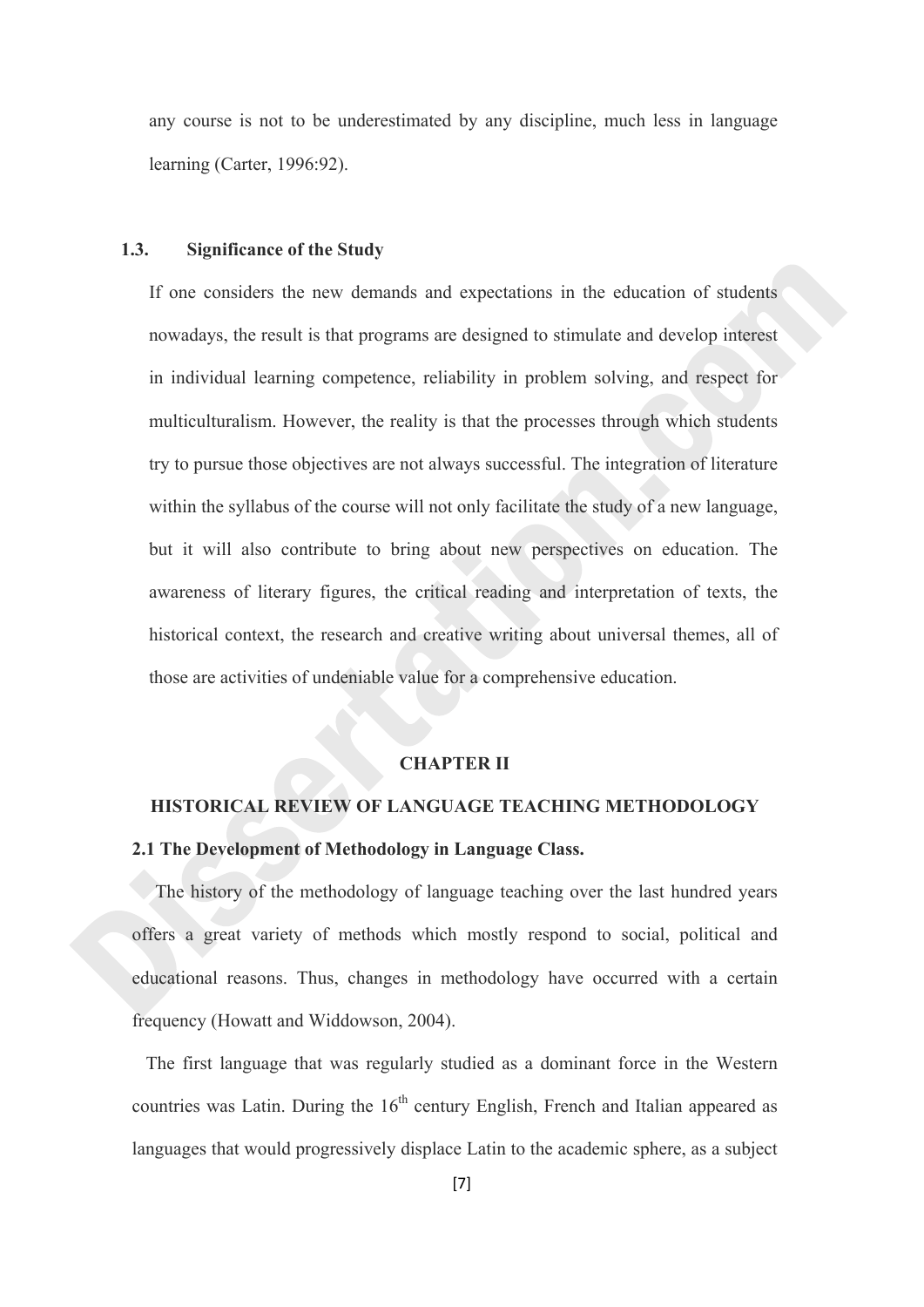of scholar study. Therefore, Latin became the model to study other languages, and this would continue until the  $19<sup>th</sup>$  century (Richards and Rodgers 2001: 3).

 Lessons were mostly based on translation, grammar analysis and vocabulary. Sentences were analyzed following grammar patterns and textbooks offered examples of these practices. The oral competence was basically reduced to reading and repeating the sentences they had previously translated or repeating the teacher´s commands in class.

The 19<sup>th</sup> century put under question some of the teaching techniques about language learning in Europe. Teachers started to promote the oral competence as an important skill in language learning, and new conversational texts were included along with reading and grammar. Those developments were assets in the process of language learning, and major improvements were made in relation to the oral competence.

The 20<sup>th</sup> century offered a wide range of methodological techniques and resources that pursued the successful acquisition of a second language. The oral communication stands out as one of the skills that methods try to foster (Larsen-Freeman 2000:121). Linguists and other professionals advocated for the active participation of the student in the learning process (http://www.tesol-spain.org/index.html). New approaches and theories emerged about language and methodology, and they all contributed to enhance certain aspects in the progress towards language acquisition.

# **2.2 The Classic Methods in Teaching a Second Language (up to the 1960s)**

 As it has been mentioned before, the study of the classic languages was basically focused on translation and grammar. The traditional methods that are based on these premises promote the study of grammatical rules and patterns as the basis for a prospective achievement in the language acquisition (Larsen-Freeman 2000:17). Oral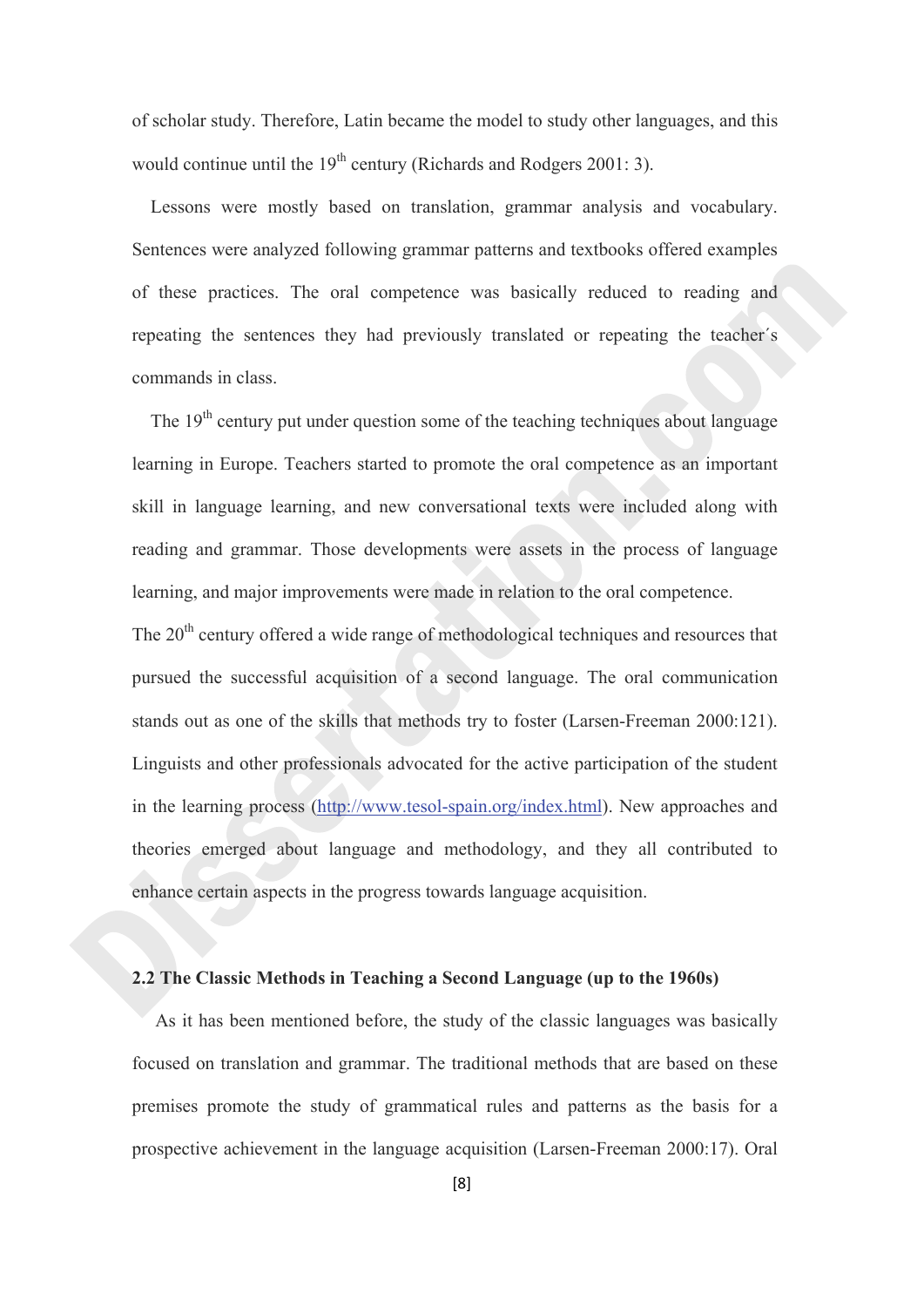communication and reading are presented through guided exercises, and repetition is part of the practice to reinforce acquisition.

Some of the most common and recognized methods of teaching a second language will be now mentioned and discussed, in order to illustrate the characteristics of the different methodologies employed.

### **2.2.1 The Grammar and Translation Method**

 This method contemplates the teaching of a second language in the mother tongue of the learner. The techniques initially used in the study of the classic languages are here transferred to consolidate the grammar and facilitate the translation of literary texts. Vocabulary is learned isolated from the text and mostly in lists to be memorized (Richards and Rodgers, 2001:6). Reading is exercised only to foster the grammatical rules (Cook, 2001:202). Although literary texts are often used, no interest in the context or in the content is shown. Literature is only a resource for grammar and translation.

# **2.2.2 The Direct Method**

 This method appeared as a reaction against the grammar and translation course design. It was created by Wilhelm Viëtor in the early 19<sup>th</sup> century. The Direct method avoids the use of the mother tongue in order to integrate the target language from the very beginning. Therefore, translation does not take place. Grammar and vocabulary are learned inductively through everyday dialogues and situations (Demirel, 2004:39). Literary texts are offered to advanced students to provide them with an entertaining reading activity. Literature offers learners a cultural background that is usually considered very relevant in the learning process (Richards and Rodgers, 2001:13).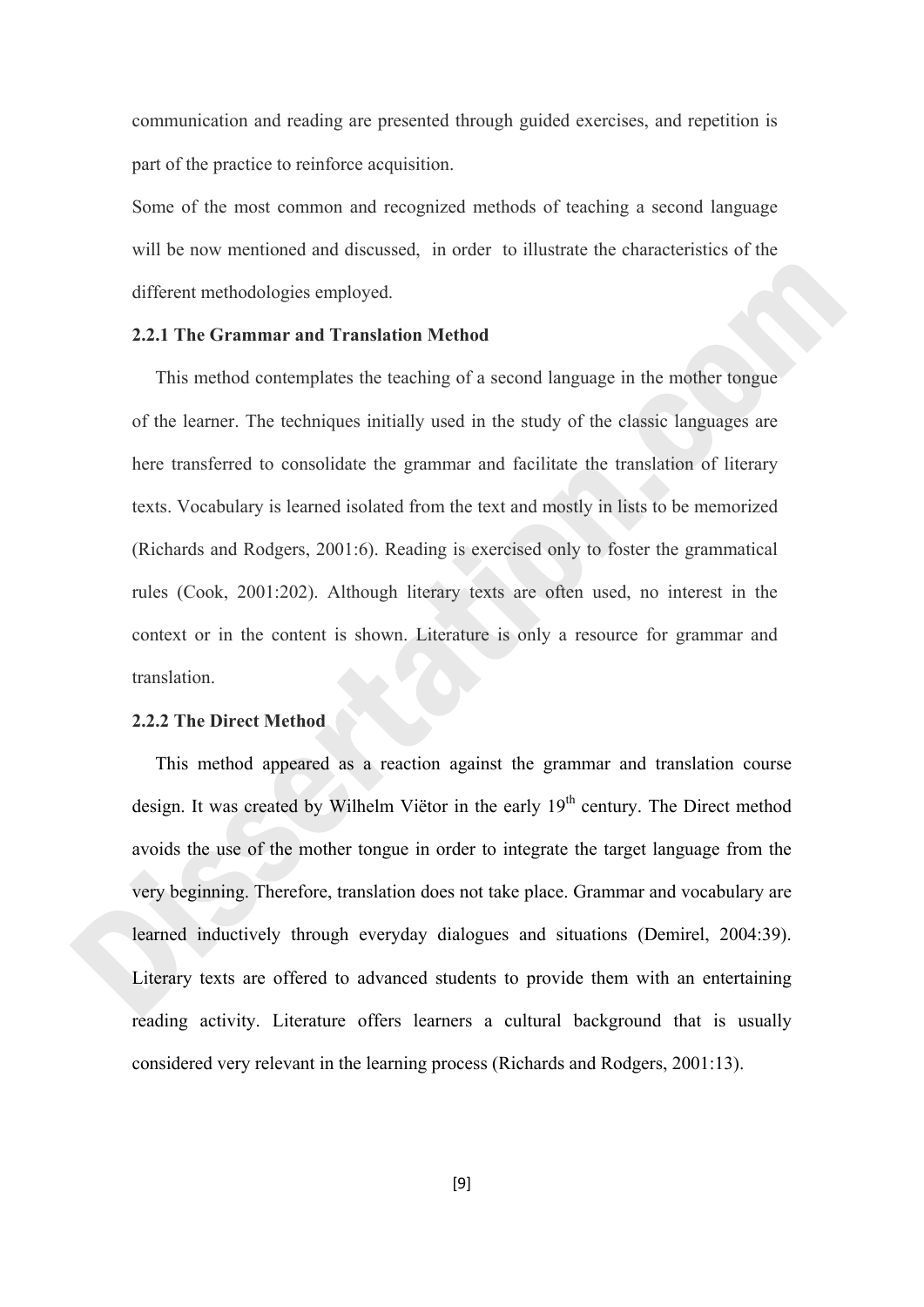#### **2.2.3 The Audio Lingual Method**

 This method has several premises in common with the Direct method. Grammar is learned deductively without any explanation, but through recurrent practice and repetition. Based on the grounds of behavioral psychology, this method predicates that language learning is best accomplished through routine and mimicry. Therefore, dialogues are frequently memorized in order to promote patterns of imitation and habit formation. The four skills (listening- speaking, reading-writing) are organized in sequences, and developed in modules of contrastive analysis between L1 and L2 (Larsen Freeman, 2000:46). The use of visual resources and language laboratories are frequently promoted. This method lacks independent production in improvised situations and contexts, and it relies on mere repetition and imitation (Demirel, 2004:40).

# **2.2.4 New Methods in Contemporary Language Teaching**

The new demands of language learners have brought about new methods, more competitive and more effective from a practical viewpoint. The years between 1950 and 1980 were called the "The Age of Methods", given to the numerous instructive suggestions for language teaching. Interest in new resources and techniques has increased and linguists search for better ways to teach languages.

 Five of the most demanded methods of language learning will be now described to establish a general comparative view with the former methods mentioned. Then, chapter III will introduce literature as a challenging tool for second language acquisition, and as an interdisciplinary teaching resource in character education.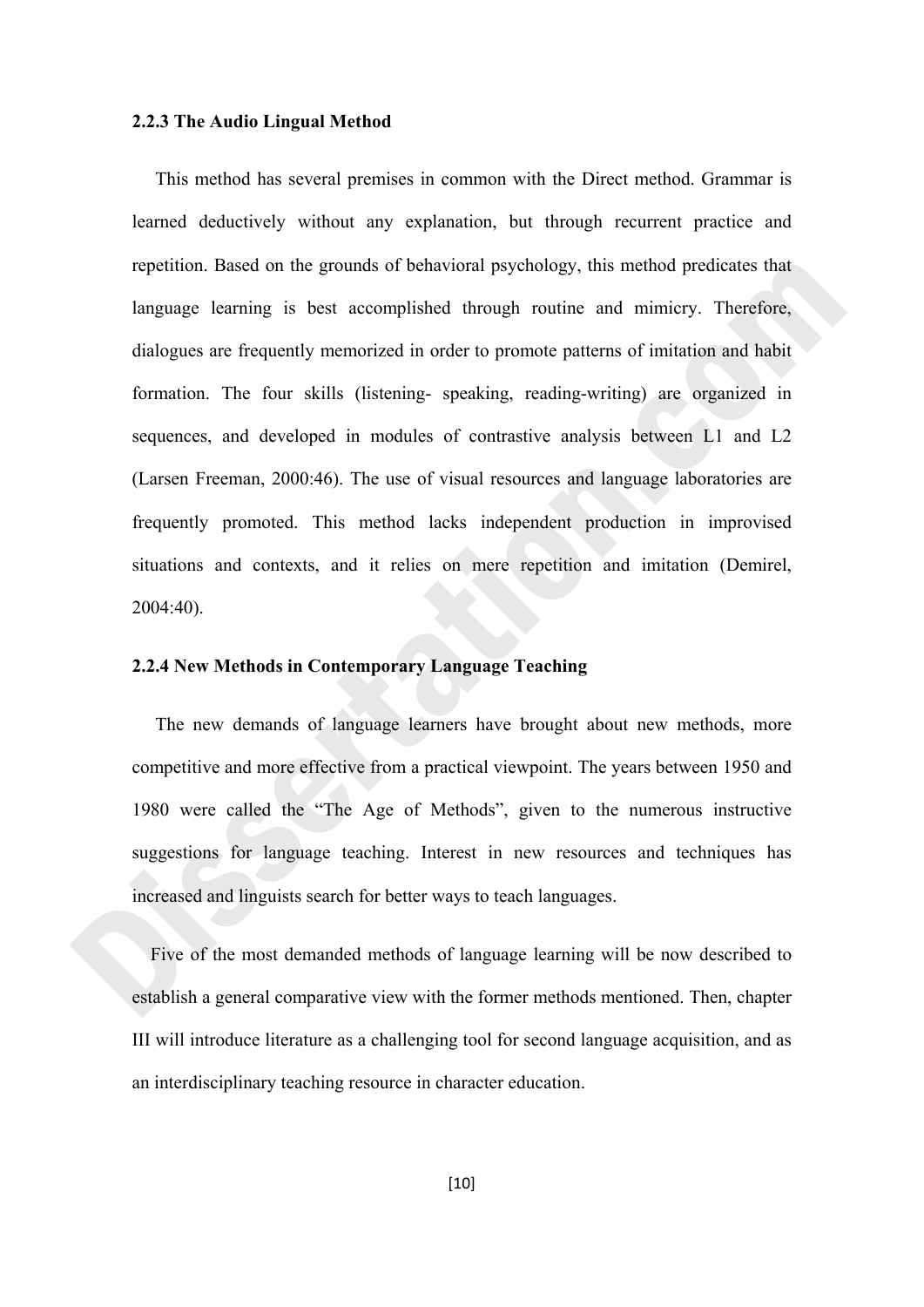## **The Silent Way**

 This method was designed by Caleb Gattengo, and it encourages learners to participate actively in creating their own set of rules and correction. The teacher´s role in the class is to monitor students and promote their autonomy. Therefore, there are periods of "silence" when learners elaborate their criteria and solve their possible problems. The teacher does not interfere in the process although he is constantly supervising the vocabulary and its application to different contexts (Larsen-Freeman, 2000:62). The use of the mother tongue is avoided. Resources include color devices (charts, wooden/plastic rods) to help students associate grammar patterns (Demirel 2004:44).

# **Suggestopedia**

 This method was created by Georgi Lozanov, a psychotherapist who believed that through a positive "suggestive" state, students can learn better and faster. Therefore, he tried to make students feel comfortable in the class to avoid any possible psychological barrier that could weaken the learning process (Richards and Rodgers 2001:101). The role of the teacher is like a mentor who will constantly make sure his students feel in a positive state to learn the language (Larsen-Freeman, 2000:81). Dialogues are especially important to foster communication and practice pronunciation and grammar acquisition. Errors are considered positive and natural in the learning process.

# **Community Language Learning**

 This method was developed by Professor Charles A. Curran. It was the first method in which learners are considered as clients, and the teacher acts as a counselor and translator (Demirel, 2004:44). The learners´ interpersonal relations are promoted to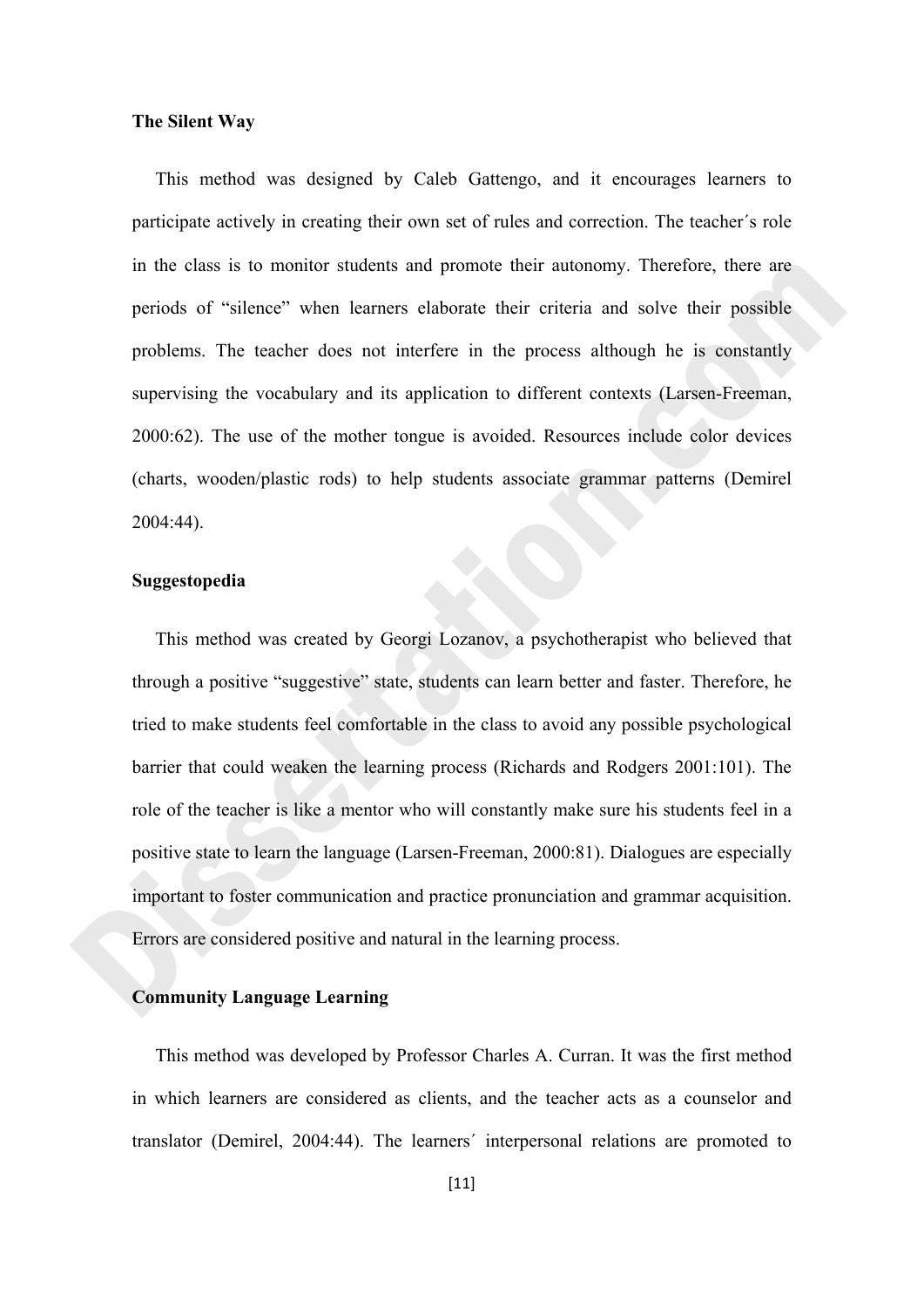achieve a fluid communication through cooperation and a strong sense of community (Larsen Freeman, 2000:47).

#### **Total Physical Response**

 Professor James J. Asher designed this method (TPR) to help students learn a second language. He postulates that all human beings share a biological disposition to language acquisition. Therefore, the teacher is encouraged to act as a father to his students, as if they were his children. Commands and physical interaction stimulates and help students understand and practice the language (Larsen-Freeman, 2000:67). Once this stage is accomplished, learners are ready to emulate actions and reproduce language spontaneously. However, independent creative productions hardly ever occur given to the limitation of the method.

# **Communicative Language Teaching**

 Also referred to as "Communicative Approach", Communicative Language Teaching emphasizes communication as the main goal of language learning. CLT was conceived during the 1970s as a response to the great demand in learning English as a second language. Grammar was no longer seen as the starting point in language learning, but the communicative competence. Thus, dialogues in real life situations and oral production are promoted to allow students express themselves in different contexts (Cook, 2001:206). The process of learning is based on collaboration and participation between teachers and students. Consequently, the teacher provides learners with new opportunities to try and use the language. Resources include the practice of the four skills (listening, speaking, reading and writing) as they occur in real life, and the error treatment promotes awareness and re-construction.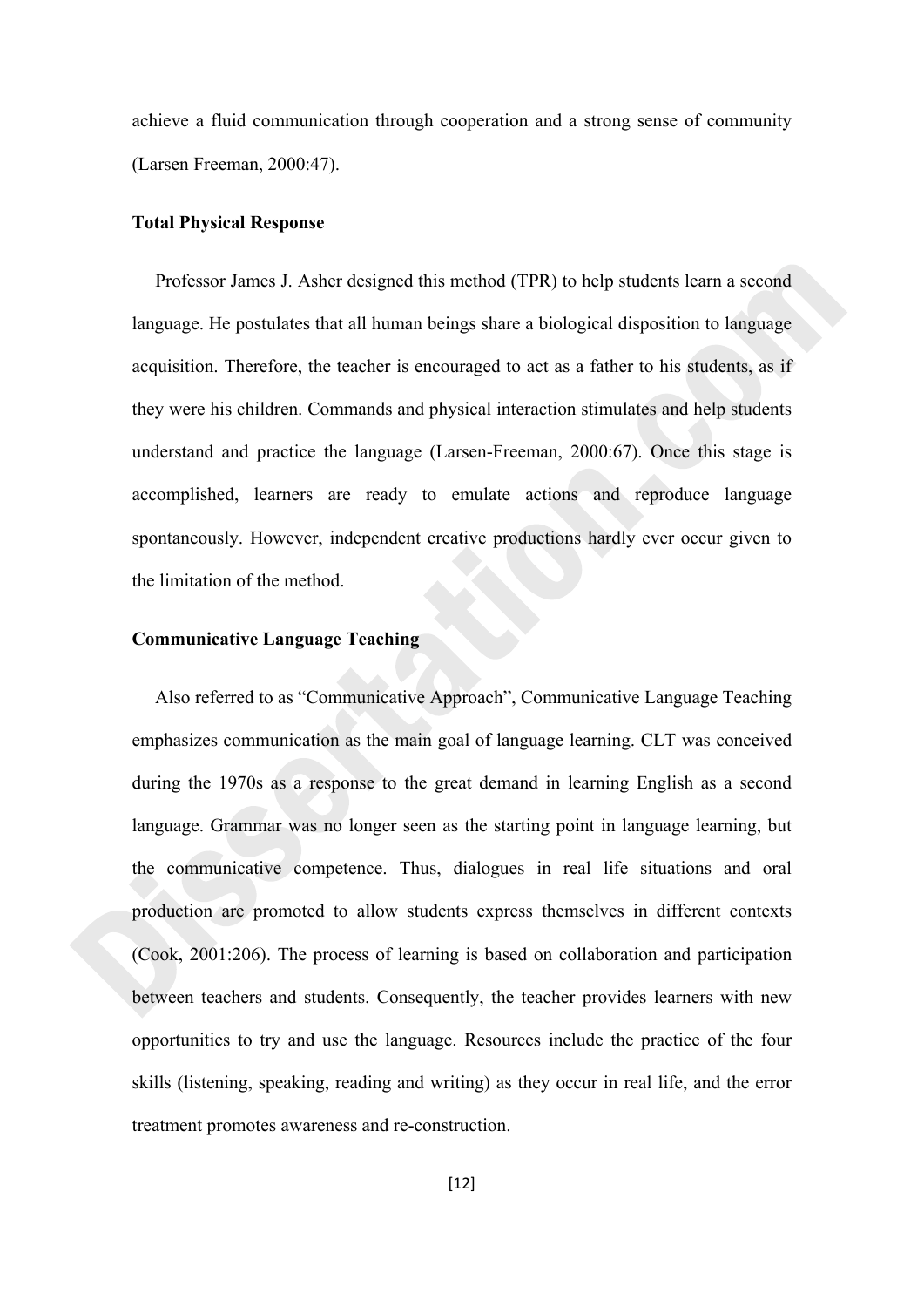During this time (70s-80s), new text books and teaching materials start to include literary texts in order to provide a real context for language learning. Literature broke away with the preconception that it should be studied apart, as an unsuited resource for language practice. From this period on, the inclusion of literary texts in the syllabus of the courses gave way to new methods of teaching.

# **CHAPTER THREE**

#### **The Challenge of Literature in Teaching Methodology**

 The study of literature has historically been characterized by a lack of unity and agreement regarding its didactic approach. Historical events, sociological reasons and different educational approaches have shaped the teaching of literature in the field of the Humanities, and it is not usually included in second language curriculum yet, despite literature is part of the syllabus of the university studies (Serrano Martínez, 1997; Garrido , 2001/2004). It is precisely this paradoxical situation what takes Miguel Angel Garrido to make the following statement **(**Garrido, 2001:18),

 Y no deja de ser, entonces, paradójico y aún contradictorio, que una carrera dispuesta a formar futuros docentes no haya previsto, en ninguno de sus sucesivos planes de estudio, ni una sola materia, siquiera optativa, que ya dentro de la especialidad hiciera reflexionar a los alumnos y, en su caso, futuros profesores, sobre una cuestión tan compleja y espinosa como la didáctica de la literatura.

 According to this, the teaching of literature is a relatively new area of knowledge (especially in Spain, with little recognition) which offers great interdisciplinary possibilities. The teaching of literature can be applied to almost all fields of studies and it fosters competent speakers, reflective readers, and efficient writers (Mendoza Fillola, 2003). Literature also contributes to character formation through critical and comprehensive readings (http://www.bu.edu/education/caec/files/aboutchared.htm). Therefore, the integration of literary texts in the syllabus of English as a second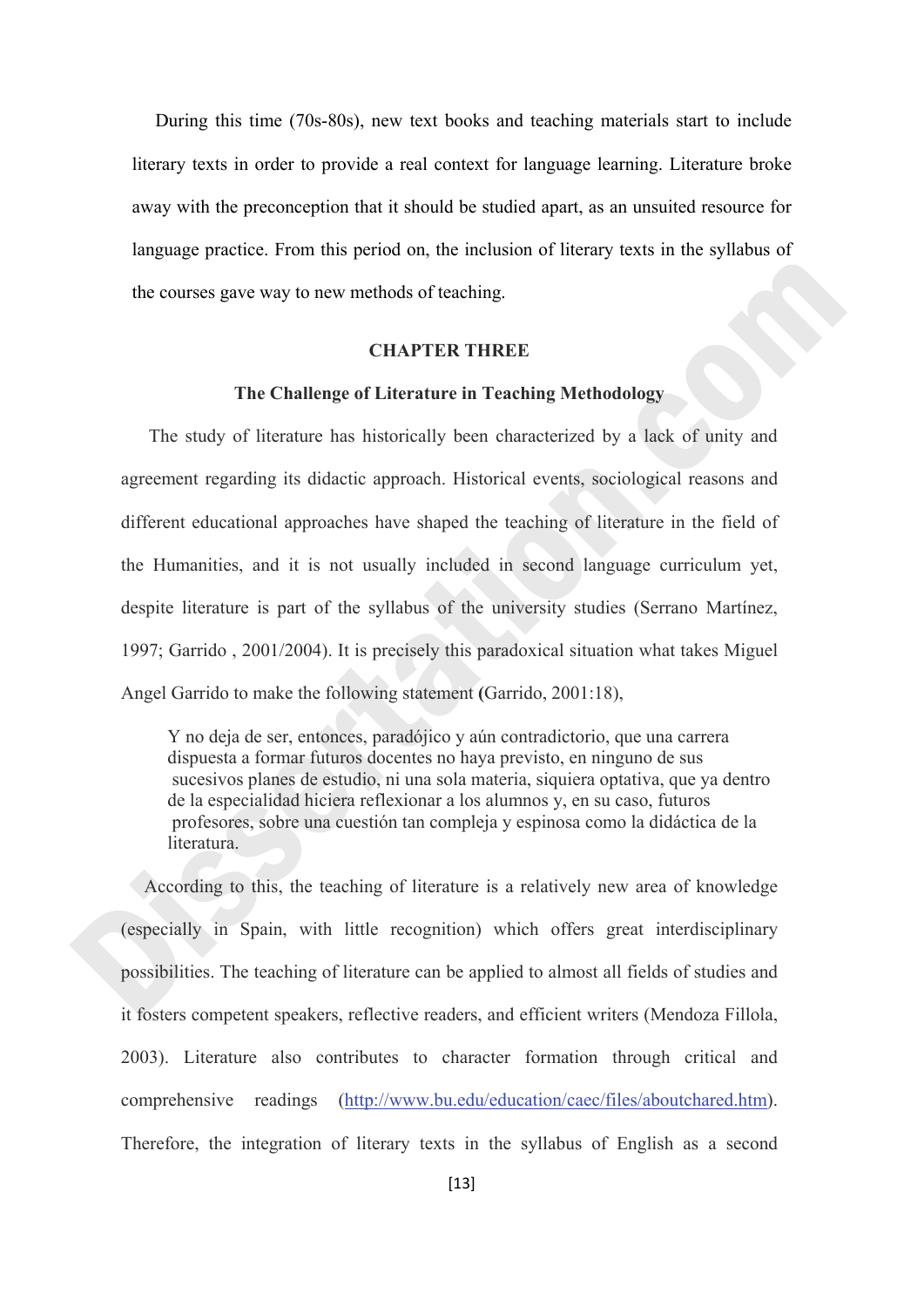language can be an asset for any educational system interested in the formation of competent individuals.

#### **3.1 Critical Perspectives on Reading**

 The aim of this section is to provide a historical background to explain the role that literature has played over the years within the academic sphere. This is essential for a comprehensive understanding of the present situation about the humanities in general and the teaching of literature in particular.

 But, first of all, there are two questions that have always been a matter of discussion: *how can we define literature?* and *why should students read literature?* In the many attempts scholars and writes have made to define the term literature, none of them has truly accomplished to provide a definition as objective as to avoid any suspicious remark. A very simple but clear attempt to define the term is given by Helen Vendler in her essay "What We Have loved, Others Will Love" (1988). She explains that "*literature is a dense nest of cultural and linguistic meanings inaccessible to the casual passerby*". She claims that teachers are responsible for promoting the pleasure of reading as a way to open doors to future debates and queries. In a way, she is invoking the teachers to see literature as a more natural human exercise, and as a fundamental step towards their teaching. She illustrates her thought with the following comparison: "*Just as a spoken language is absorbed by the ear, so written language has to be learned from the pages of writers*". Therefore, that is just one of the many reasons why we should read. Additionally to the pleasurable activity of reading, the framing of its study gives the reader/student the chance to sense and make connections with other disciplines, other times and places… In short, literature is culture; and culture is what students seek for at school. And this very same idea is what has driven me to the initial question: what has happened to the humanities and literature over the time that our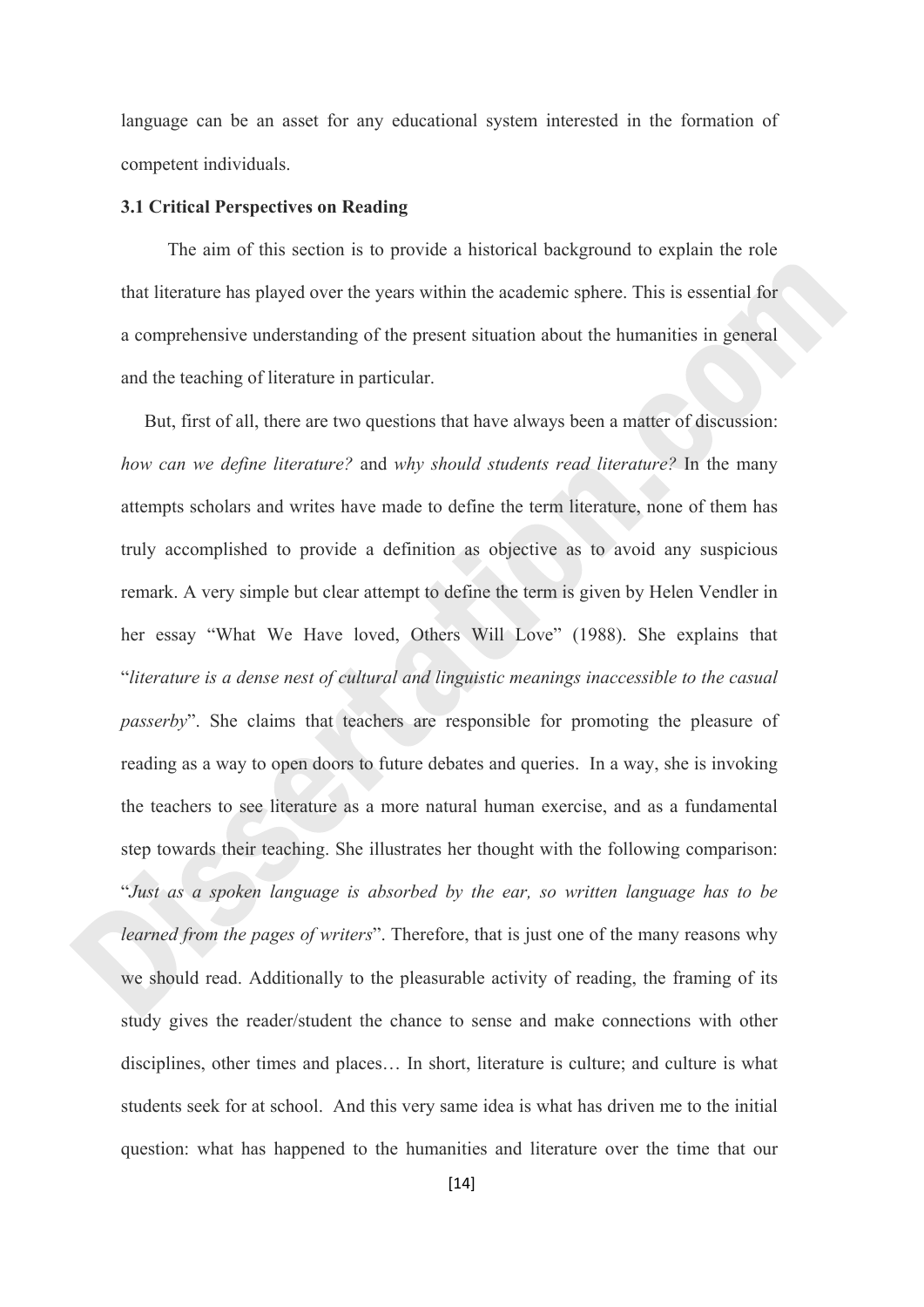students are less and less interested and knowledgeable about books? Let´s see what was of literature in the past years, and what literature has become today.

 Historically, social changes and evolution have always shaped the ideology of people, and consequently, their literature. Generally speaking, one can say that up to the 1960s, the world of literary scholarship was simple and clear<sup>2</sup>. Assumptions and perspectives were treated as part of a framework that held a paradigm. The classics were read and studied as universal and deep expressions of the human condition. When this paradigm underlying the literary study broke down by the end of the 1960s, questions about the role of the humanities and the function of literature started to rattle the grounds of the men of letters. In *Professing Literature*, Professor Gerald Graff provides a definition of what the educational system has been for the literary studies in relation to the academic disciplines, from the end of the  $19<sup>th</sup>$  century throughout the 1960s. He states that *"A University is an accretion of historical conflicts that it has systematically forgotten"* (p.257). Thus, the study of literature appears divided from two "successive oppositions": research investigators versus generalists, historical scholars versus critics, New Humanists versus New Critics, and so on… This recurrent process (according to Graff, 2007) started to regulate the study of literature, narrowing the boundaries of any other possible expansion. Students were taught according to their teachers´ literary modes, and that provoked the student alienation from the subject matter. The lack of connection between theorists and the sociological context of the literary texts is what Graff claims as an error. He also emphasizes the fact that even though today when there is a peaceful coexistence among the different literary

<sup>2</sup> Mendoza Fillola, Antonio (coord.), (1998) *Conceptos clave en didáctica de la lengua y la literatura,* Barcelona, SEDLL.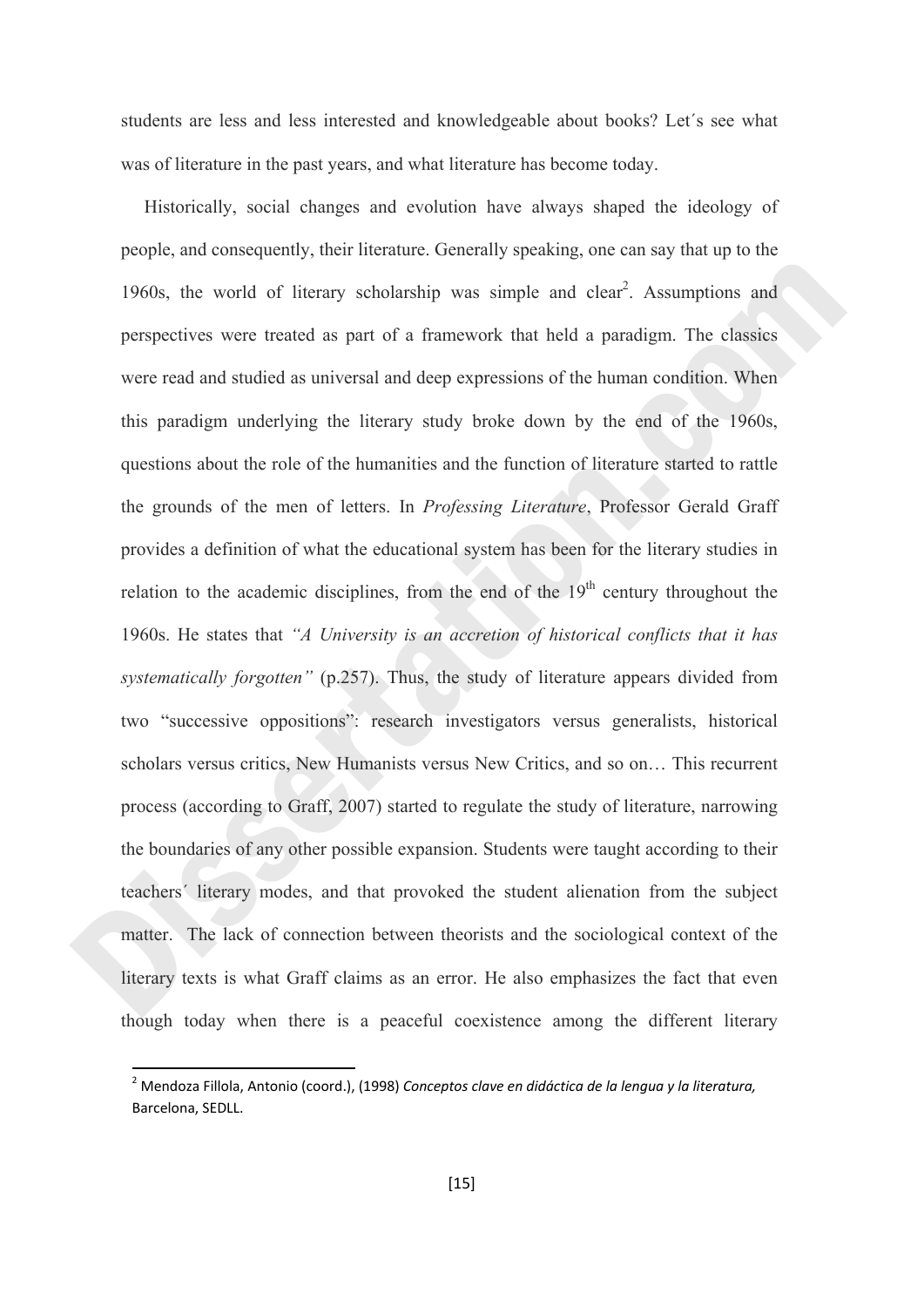theoretical contributions, students feel confused among such a vast plural variety of arguments that only jeopardize their vision, without providing them with the tools for their own critical study. At this point, the question of how students should be taught literature also opens a debate among scholars and teachers. Although this issue will be analyzed later on in full detail, it is important to remark that as a cultural legacy, literary texts are subjects of alternative approaches which can be perceived as challenging conflictive rather than frustratingly confusing. Perhaps the most useful truth a student can learn is to understand the different interpretations a text can provide in relation to the world around him. The social context and ideology cannot be deprived from literary works as if "the humanities" worked independently. History, religion, philosophy, art... all of these disciplines should be taken into account when approaching a literary text.

 An example of a similar proposal occurred in Germany after World War I, when a movement called Kulturekunde (Stern, 1983:248) conceived the integration of history, literature, geography and language as a compelling corpus for an effective education. Later on, during the inter-war period, Kulturekunde extended to the teaching of foreign languages proving to be a successful and recommendable practice.

 The years of academic turmoil and theoretical production reached their highest level during the 1970s and 1980s with the advent of "theory" and the "culture wars" in the U.S.A. There are two levels of important changes: the intellectual movement and the sociological one. The intellectual movement found its roots through the new wave of Continental thought. The term "criticism" previously understood as a commentary on the craft of literary texts, taste and meaning, comes to a different context into the world of scholarship, to deal with analysis and speculation. New theoretical assumptions question hypothesis, often in a purely speculative undertaking. Theory becomes like philosophy, although it differs from philosophy in its skepticism. The theory of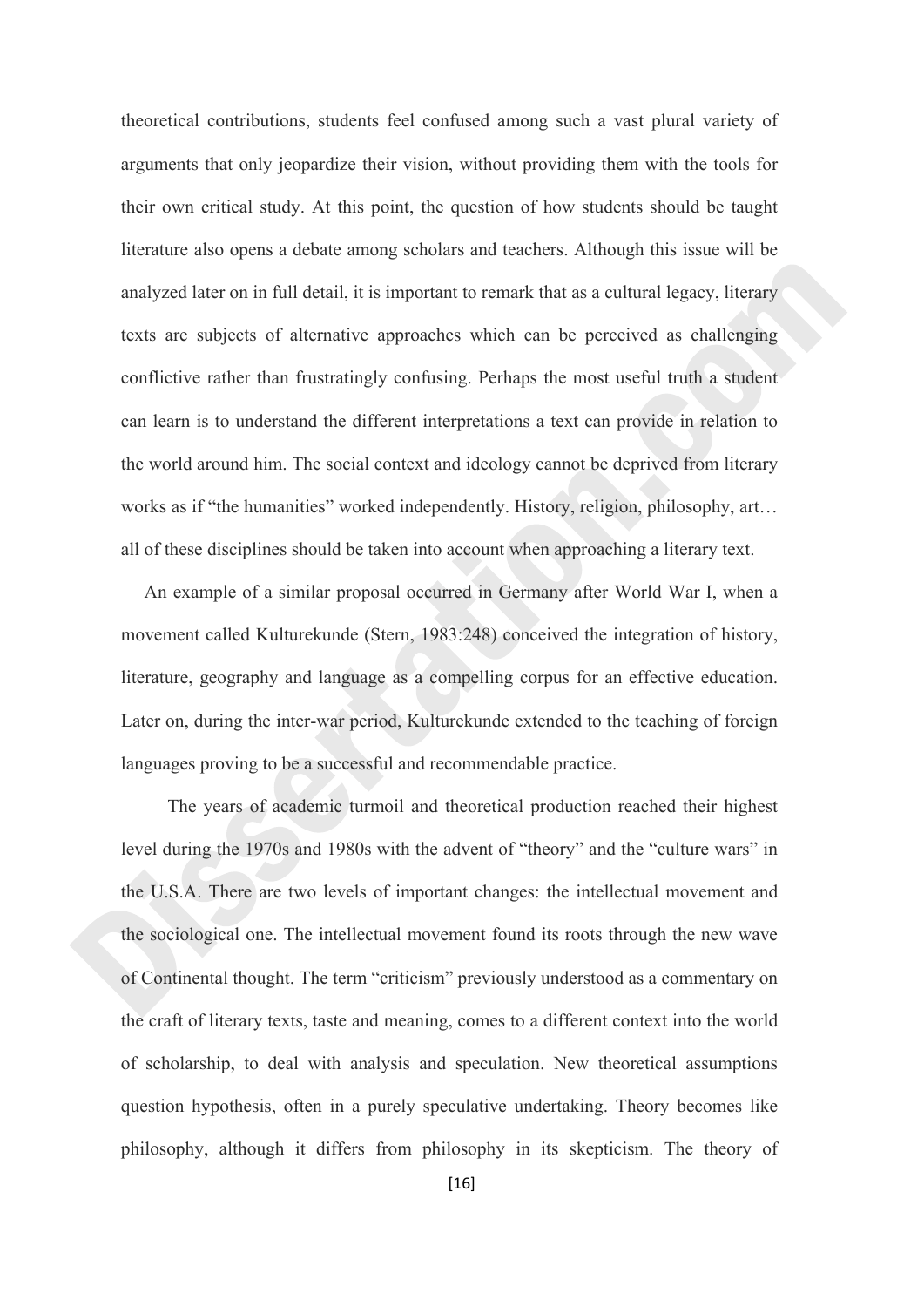literature starts by proposing doubts about most of the principles that had been the foundations of our opinions. Theory was fashionable and a matter of constant discourse. The sociological movement had previously started in the Universities, where feminism and the civil rights movements joined forces to protest for the political situation in the 1960s. Colleges and Universities increased their population more than double between 1960 and 1980. So, the years between the 70s and 80s were the years of the "tenured radicals" who, along with the Continental thought, emerged in the form new departments and fields of study in most of the universities. However, the lack of an interdisciplinary connection between departments and the dogmatism pre-established by professors, made it really difficult for students to acknowledge what they were learning. Students felt they were not part of the learning process and that would eventually draw them away from developing any critical perspective (Graff, 1987).

### **3.2 Literature and Education**

As it has been exposed before, the main difficulty that lies in the combination between literature and education appears in the teaching model that the educational institution has adopted in order to approach the teaching of literary texts. Such complexity was openly considered by Roland Barthes when he explained that the real education of a reader should be from a critical viewpoint, instead of dogmatizing about interpretations. For him, the setting of a definite relationship between teacher-student and the teaching of literature was not possible. The problem rising from institutions, where rules must be followed, seem to collide with Barthes´ basic principles of reading literature. However, Bordieu analyzes this issue and concludes that for a successful teaching of literature, the teacher should be fully aware of his social component in a reflexive analysis of his own preconceptions. According to Bordieu, the real importance of the teaching of literary texts lies in the sociological process of how it was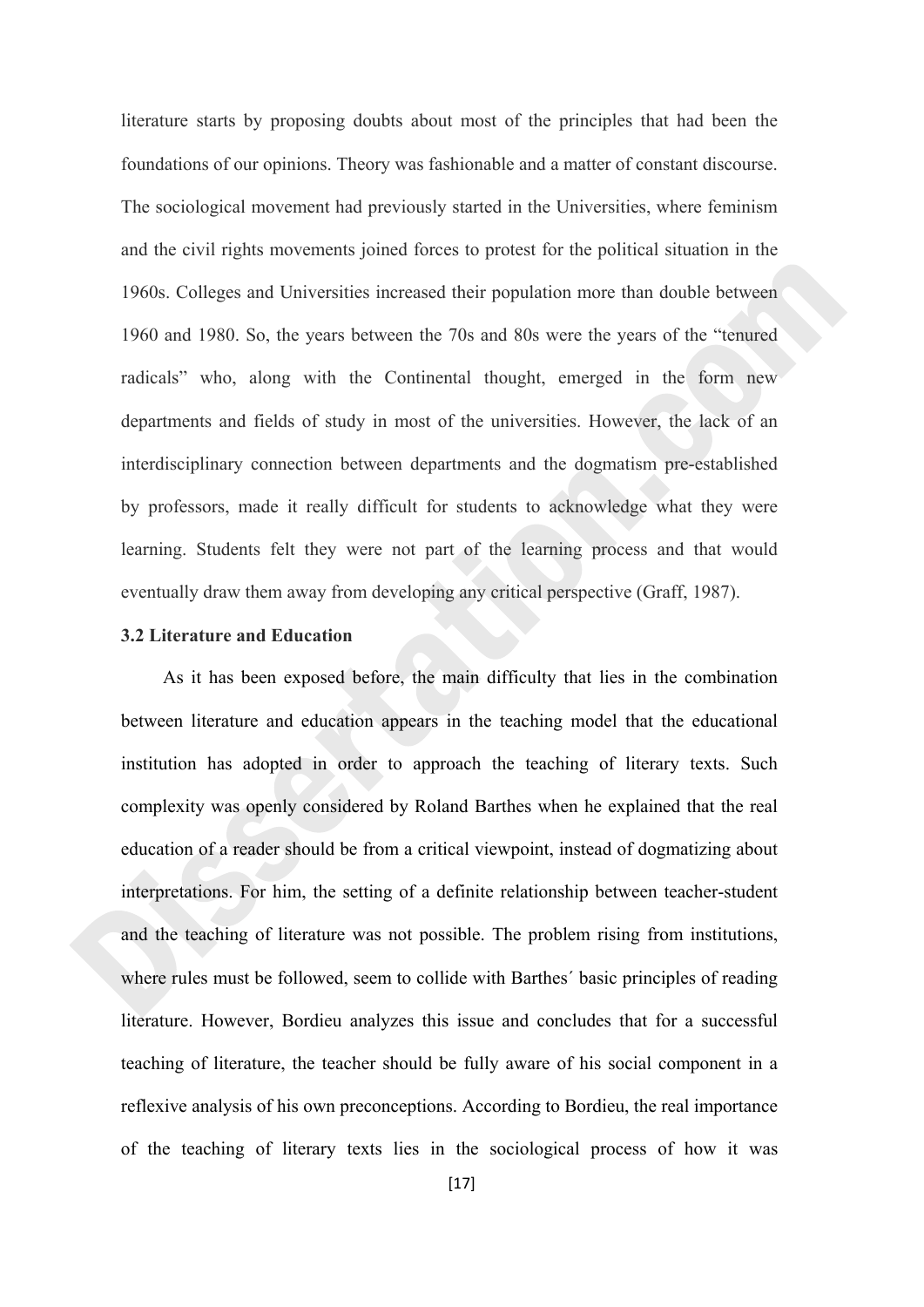constituted, rather than in the different theories about interpretations. (Bourdieu-Wacquant. 1995: 24-72). The same emphasis on the sociological links that cannot be detached from texts is shared by Gerald Graff. In *Professing Literature*, Graff dissolves the barrier between the socio cultural appraisal and the literary theory, by arguing that a certain dose of philosophical realism should be linked between literary texts and life. In that respect, for Graff, teachers are the fundamental tools to reestablish a sensible contextualized teaching of literature without alienating his students from literary theory and its implications.

 The Italian critic Remo Ceserani in his article "How to Teach Literature" reviews several historical models, some of them still present in secondary and superior education nowadays (Ceserani, 1986). In the first place, he considers the model derived from the humanist approach in which literature was read as a faithful testimony of the beauty, the truth and the good. It could only be appreciated by a selected number of readers who were in clear contrast with the majority of the population. These elite could read and appreciate the beauty of literature. In the second place, Ceserani exposes the historicist model that provides the reader with a complete account of historical facts, intellectual movements, culture and social changes. At this point, Ceserani wonders if any of these models are suitable for adolescent or college students who need a comprehensive education that promotes "el desarrollo amplio, creativo y libre del imaginario" (Ceserani, 1986: 92). He then proposes to return to the literary text itself, to discover through a close reading what the text can offer us, readers.

 In relation to the historicist model of teaching literature, Miguel Angel Garrido argues that (Garrido, 2001:343),

 El presunto fracaso de la enseñanza de la literatura (...) reside no tanto en la puesta en práctica de métodos errados como en la confusión manifiesta entre la formación literaria y el aprendizaje de la "historia literaria". La literatura es, antes que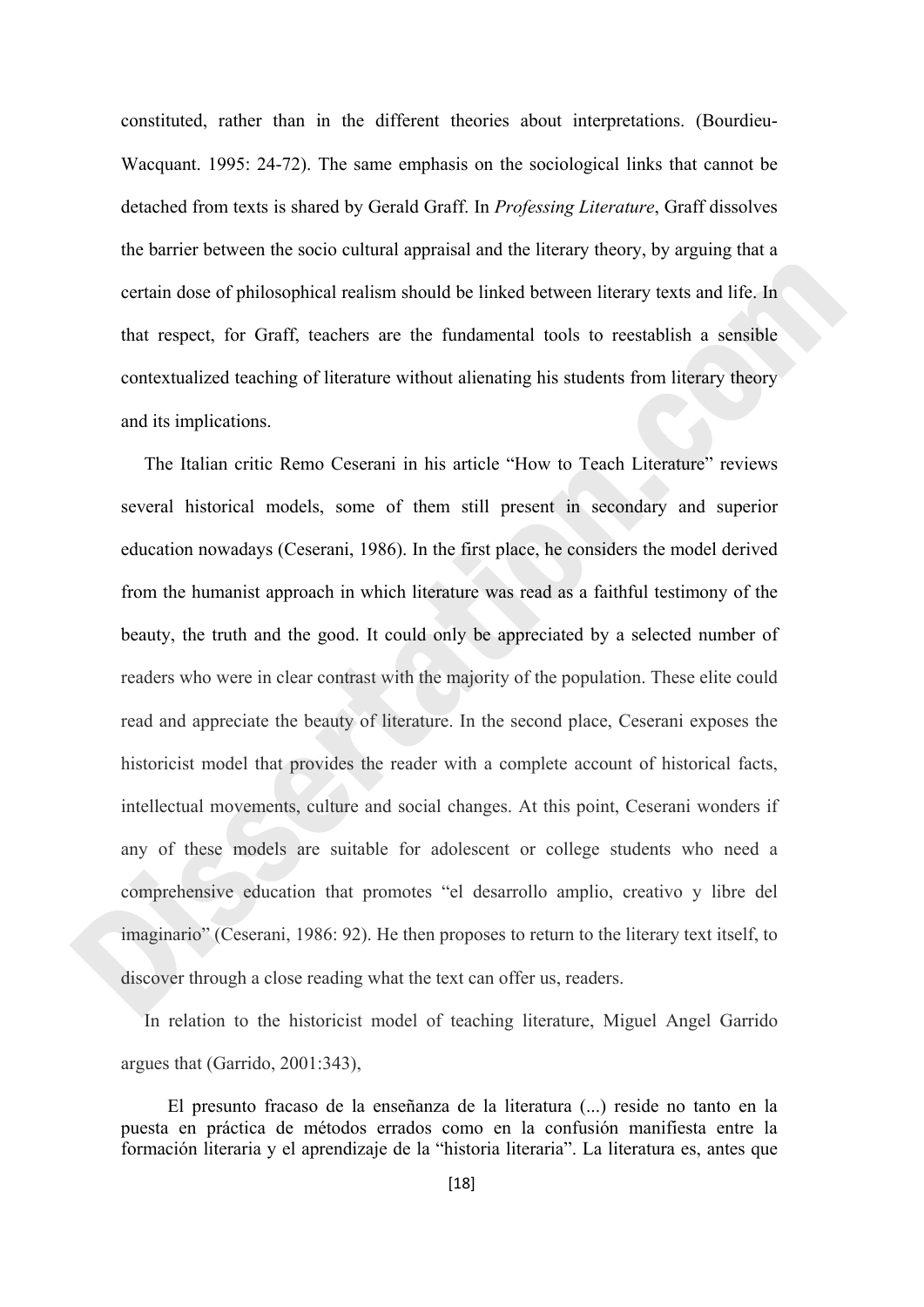cualquier otra consideración, el texto literario; su enseñanza ha de ir, pues, encaminada al entusiasmo de descubrir la aventura de leer. El alumno aprenderá así que la literatura es vida, pero vida intensificada connotativa y simbólicamente a través del lenguaje; por tanto, habrá de ser fundamentación y adquisición de experiencias antes que acarreo de datos "sin sentido". Éste sería el verdadero conocimiento y la adecuada finalidad, en la escuela, del hecho literario: descubrir, conocer e interpretar el mundo por medio de la creación literaria.

 This situation has inspired some Spanish authors to write books questioning the approaches to the teaching of literature, its function and necessity within the university curriculum (Serrano/Martínez, 1997; Mendoza Fillola, 2003). Other academics go beyond the didactic concern, and deal with the basic questions of what, how and why to teach literature (Garrido, 2001), and others simply justify its inclusion in native and foreign language education (Romera, 1997). However, all of them share the same concern about the current situation within the academic world and the teaching of literature. In general, they appeal to the teachers and professors to change their mentality and start considering literature as a dynamic activity rather than a static accumulation of knowledge.

 The cultural model that Ronald Carter and Michael Long propose include some of the most important aspects in the formation of an individual (Carter and Long, 1991:2),

 Literature expresses the most significant ideas and sentiments of human beings and teaching literature represents a means by which students can be put in touch with a range of expression - often of universal value and validity - over an historical period or periods. Teaching literature within a cultural model enables students to understand and appreciate cultures and ideologies different from their own in time and space and to come to perceive tradition of thought, feeling, and artistic form within the heritage the literature of such cultures endows.

 For Carter and Long, student participation in the reading process is an essential part of the "personal growth model". To grow through literature implies to acquire a better comprehension of the world around us and how we function in that world. At that point, Carter and Long make a difference between the literature for study and the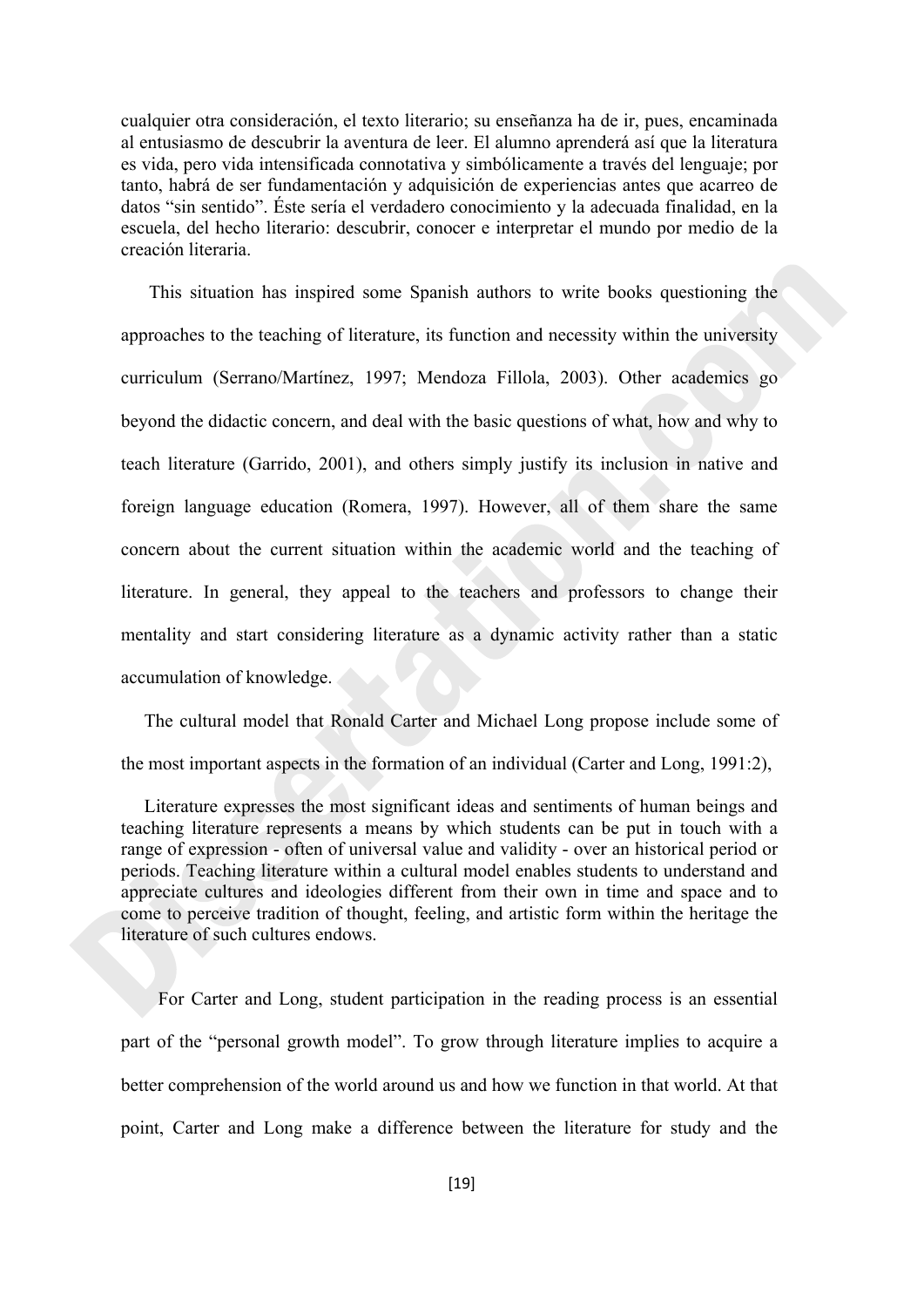literature as a resource (Carter and Long, 1991: 3-4). The study corresponds to the idea of knowledge *about* literature, and the resource goes with the concept of knowledge *of*  literature. Literature for study includes the knowledge of the methods, theory and specific vocabulary to talk about literature. They understand this is necessary to be competent in philology studies in relation to the historical, social and ideological context. However, they regret the disconnection existing between this study and the knowledge *of* literature, as they expose in the following paragraph (Carter and Long,

## 1991: 3-5)

 Knowledge *about* literature means accumulating facts about literary contexts, dates, authors, titles of texts, names of conventions, literary terms, etc. It can easily become knowledge for its own sake and does not automatically lead to a more responsive reading or to a fuller interpretation of a text. Courses which involve extensive *surveys* of literary history, and teaching methods which rely substantially on lectures, may help students to pass the required examinations but they do little to develop literature for the resources of the majority of individual students. Such methods of presenting literature are information-based and transmissive in operation with the facts or information transmitted to the student in a form to be remembered and conveniently recalled when required (usually for purposes of examination). There is usually little concern with how to use such information to read literature for oneself and to learn how to make one's own meanings. The outcome for students is that they come to rely on authorities *outside* themselves, whether in the form of the teacher or in the form of histories of literature or books of literary criticism. Students with good memories do well under such a system. (…) Knowledge *of* literature is perhaps better expressed in terms of pleasure and enjoyment rather in terms of the accumulation of facts, however valuable those facts may sometimes be. The teacher who wishes to impart knowledge *of* literature aims to impart personal pleasure in reading literary texts and is likely to select teaching methods which lead to active involvement in reading particular texts rather than to a passive reception of information about the texts.

 Therefore, the teaching of literature is an essential part of education, not only for the vast amount of different knowledge that can offer students, but also as part of character education in the construction of well-formed individuals. In that sense, Kurt Spang believes that,

 Por este motivo no debe faltar [la literatura] en ningún nivel de formación y debería ser acompañante permanente de cada uno. Estoy convencido de que una parte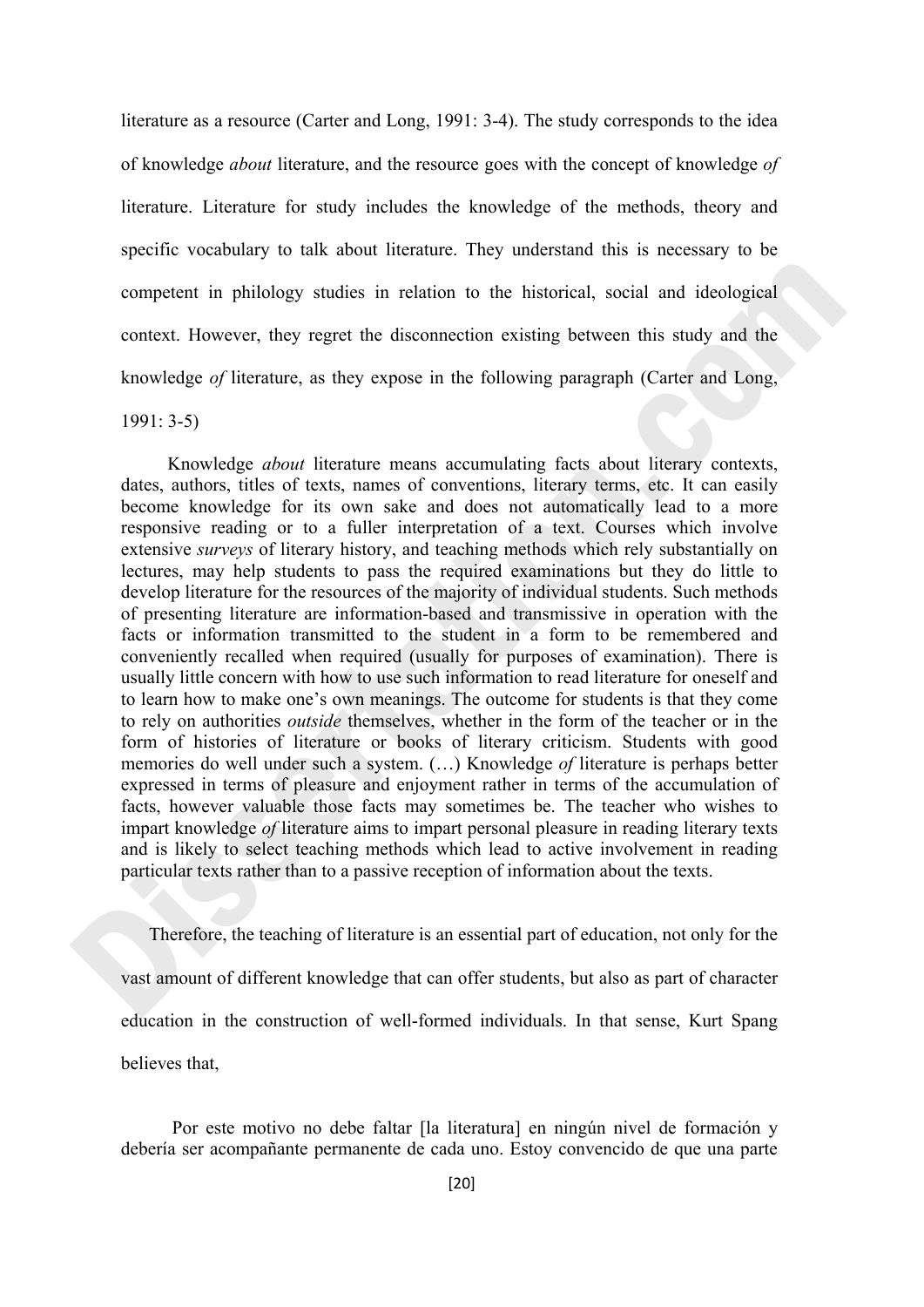de la miseria de formación y cultura que experimenta el mundo en estos momentos se debe a la falta de lecturas, sobre todo de obras literarias. Leer obras literarias significa, por tanto, además de saber navegar con conocimiento de causa en el propio idioma, hacer mundo de una forma cómoda y beneficiosa. La lectura nunca es un mero adorno o un vano pasatiempo prescindible, sino alimento indispensable, e irremplazable para la supervivencia del individuo, de la sociedad y de la cultura. Una sociedad que no lee se condena automáticamente al anquilosamiento y al lento suicidio<sup>3</sup>

 This reflection will take us to the following section where the importance of literature as a means to develop critical thinking and ethical values is closely related to the new educational plans that intend to promote human values and competence in life.

#### **3.3 Literature and Character Education**

 The development of character education has historically been and still is an essential part of the education of students in general (Berkowitz and Fekula, 1999; Dalton, Russel and Klein, 2004; Lickona, 2004; Savater, 2005). Educators, thinkers and theorists from Aristotle to Lickona have supported character development as an integral part of educational goals. According to Guariglia<sup>4</sup>, between the years 1920 and 1960 there was a progressive disappearance of the teaching of a normative ethics, which caused a crisis in the education of human values within the school sphere. It will be at the end of the 1960s and early 1970s, with the works of John Rawls and Jünger Habermas when a new renaissance in ethics would shake the grounds of character education at schools. As Savater explains, in Spain, after the years of Franco, the teaching of human values was something only religious institutions would care for; so the lack of a coherent education in ethics was an alarming fact.

 $4$  Guariglia, Oswaldo y Savater, Fernando. Online resource:

<sup>3</sup> Spang, Kurt, (1999) *Hablando se entiende la gente,* Madrid, Iberoamericana.

http://www.educ.ar/educar/site/educar/reflexiones‐sobre‐etica.entrevista‐al‐doctor‐en‐filosofia‐ osvaldo‐guariglia.html ; http://www.analitica.com/bitblioteca/savater/education\_etica.asp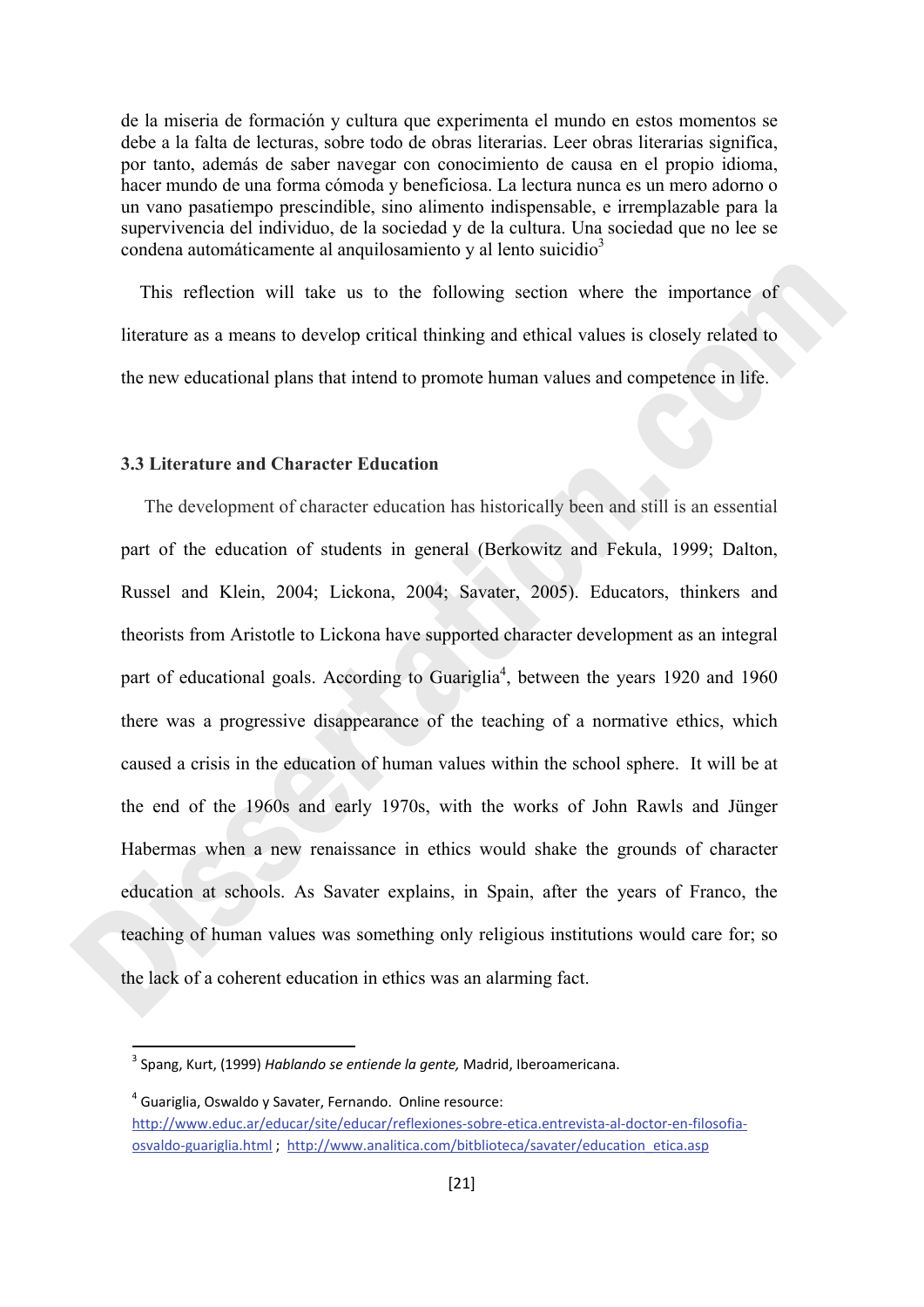"…la educación está ligada íntimamente a la ética; ésta es una cuestión más que todo de educación, no es una cuestión de dedicarse a hacer grandes reflexiones entre las personas adultas, que si no han sido educadas en los valores fundamentales, es muy difícil que luego vayan a descubrirlos por sí mismas cuando están cayéndose de viejas."

 Similarly, other educators, philosophers and scholars have openly declared that education embodies an ethical undertaking (Berkowitz, 2002; Carr, 2005; Spang, 1999) which cannot be avoided or ignored by the institutions responsible of education.

 So, the two questions that this chapter aims to answer are: *why is it important to consider character education as a fundamental complement for academic assessment? How can literature help students become better thinkers?* 

# **3.3.1 Why do students need character education?**

 Character education is one of the most important tasks schools, families, and communities have to deal with in order to provide a good climate in our multicultural society. <sup>6</sup> Character continuously develops throughout the demonstration of our ethical and moral qualities in our critical responses, attitude and behavior towards other people. To deny, ignore or simply leave this responsibility in hands of educators without any common guidance is what has proved to be ineffective in the present educational system.<sup>7</sup> Thus, it is important to enable students to build and develop character and competence in order to construct a solid social framework with competent citizens.

<sup>6</sup> See William Damon´s *Greater Expectations: overcoming the culture of indulgence in our homes and schools* (Page 143). Online resource: http://books.google.com/books?id=‐ NpszMQNF7MC&pg=PA288&lpg=PA288&dq=greater+expectations,+damon&source=bl&ots=jiNzJF6Gqg &sig=G6VdmHKEM6ojXi0G7noEyFBOQvE&hl=en&ei=4SXvTdy0JomohAfh49ScCQ&sa=X&oi=book\_result &ct=result&resnum=3&ved=0CCkQ6AEwAg#v=onepage&q&f=false

<sup>&</sup>lt;sup>5</sup> Savater, Fernando. Discurso en la Universidad Simón Bolívar, Online resource:

http://www.analitica.com/bitblioteca/savater/education\_etica.asp

<sup>7</sup> Fernando Savater (1997). *El Valor de Educar*. Ariel. Barcelona.( See pages: 32, 47, 67)